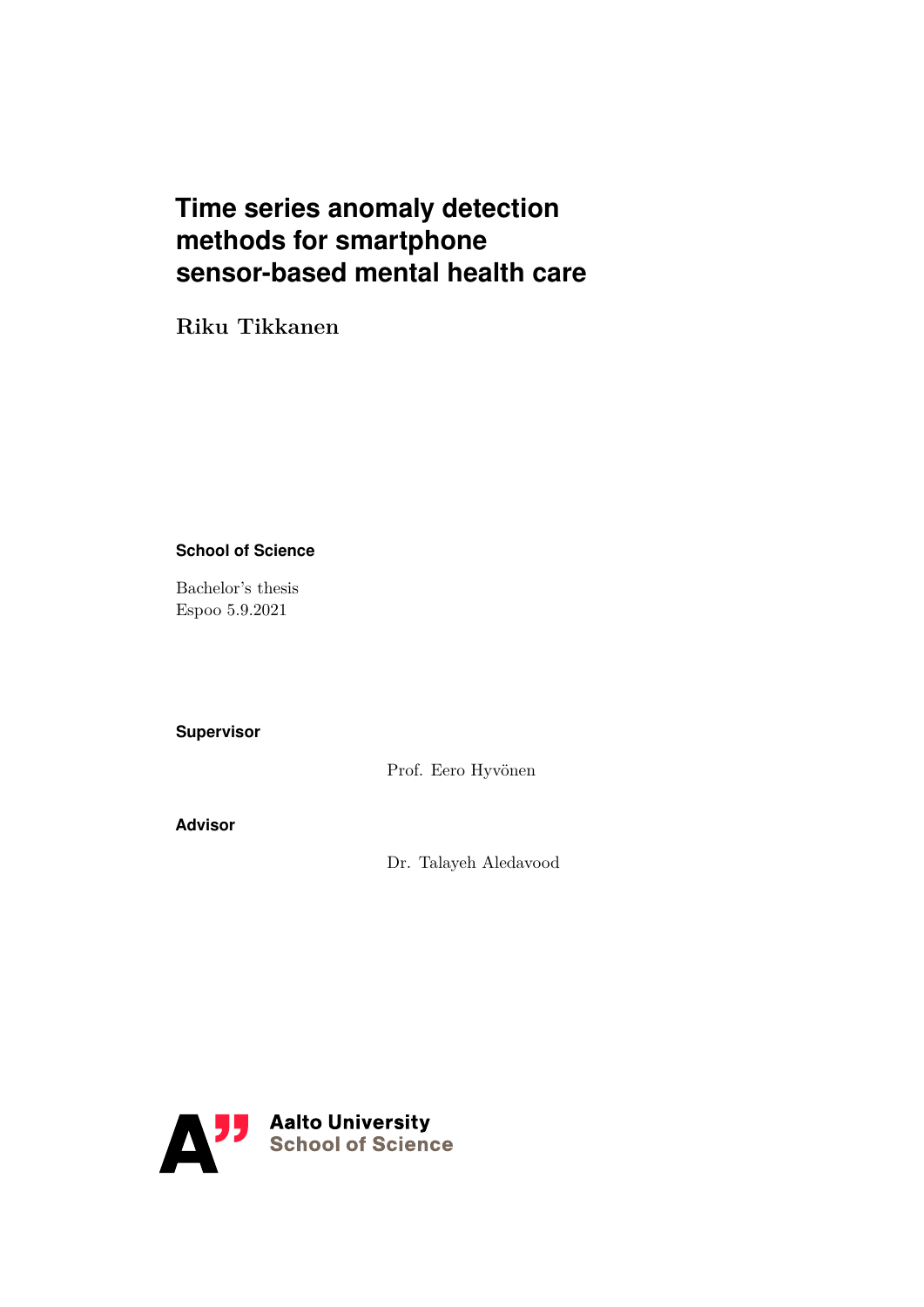Copyright © 2021 Riku Tikkanen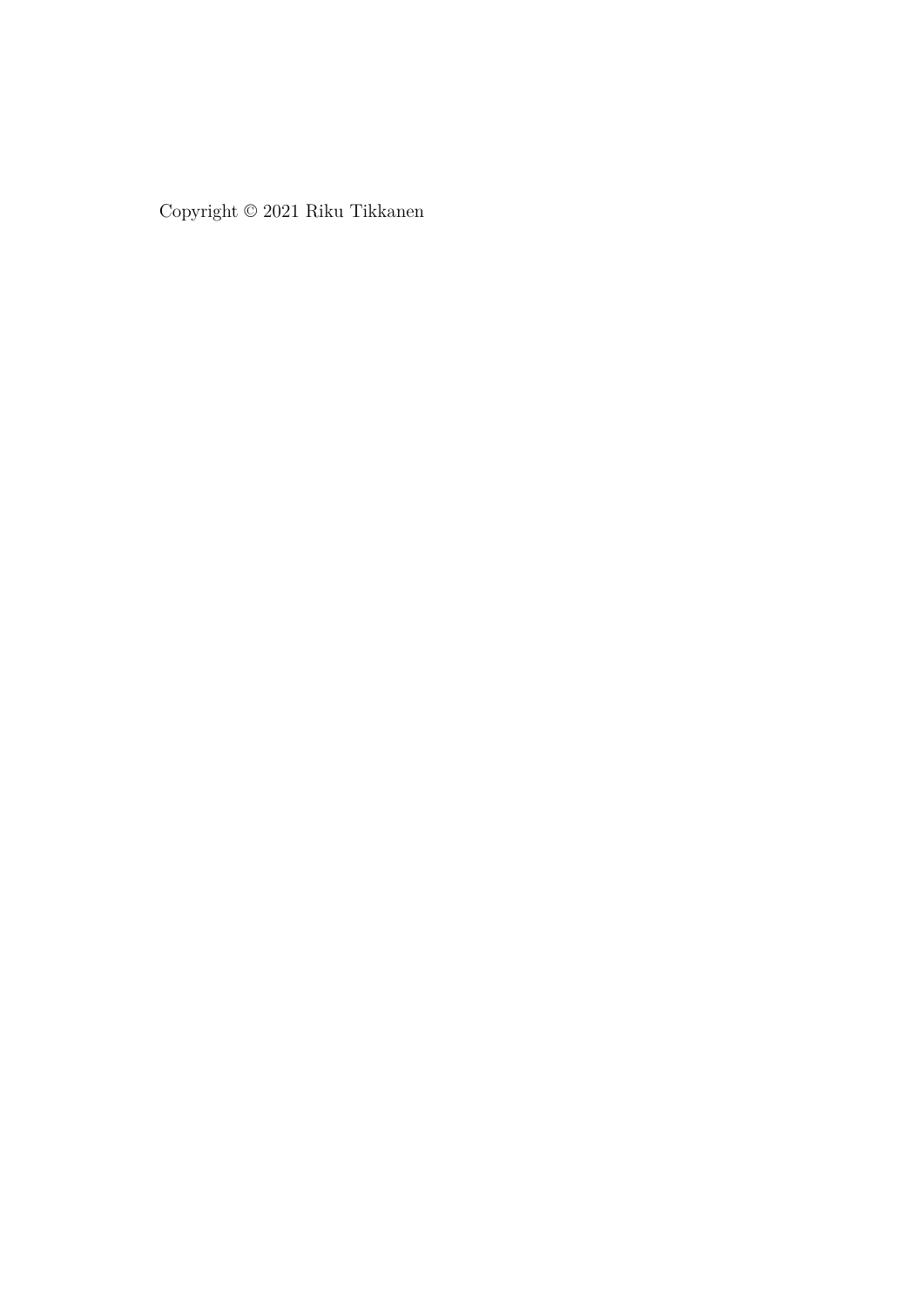

<span id="page-2-0"></span>

| <b>Author</b> Riku Tikkanen                    |                                                                                       |                         |
|------------------------------------------------|---------------------------------------------------------------------------------------|-------------------------|
|                                                | <b>Title</b> Time series anomaly detection methods for smartphone sensor-based mental |                         |
| health care                                    |                                                                                       |                         |
| <b>Degree programme</b> Science and Technology |                                                                                       |                         |
| <b>Major</b> Computer Science                  |                                                                                       | Code of major SCI3027   |
| Teacher in charge Prof. Eero Hyvönen           |                                                                                       |                         |
| <b>Advisor</b> Dr. Talayeh Aledavood           |                                                                                       |                         |
| <b>Date</b> 5.9.2021                           | Number of pages 26                                                                    | <b>Language</b> English |
| .                                              |                                                                                       |                         |

### **Abstract**

Wearable health-monitoring systems are becoming increasingly popular as many diseases including mental disorders can be avoided and properly managed through continuous monitoring.

Mental disorders cause changes in patients' mental states which is often followed by changes in physical activity, sleep and social interaction. These parameters can be measured using time series data produced by sensors available in modern smartphones such as GPS, accelerometer and gyroscope. The key in mental health monitoring is to detect the changes in patient's mental states. The solution is to apply anomaly detection methods to detect anomalies in the time series data which translate to changes in mental states.

This bachelor's thesis is a literature review that deals with finding different time series anomaly detection methods that can be used for mental health care purposes using smartphone sensors. Anomalies are abrupt variations in time series data and detecting such variations is useful in many application areas such as medical condition monitoring. The thesis presents common anomaly detection methods available and discusses how they can be used to monitor and detect mental disorders.

**Keywords** time series, anomaly detection , change point detection , smartphone, health care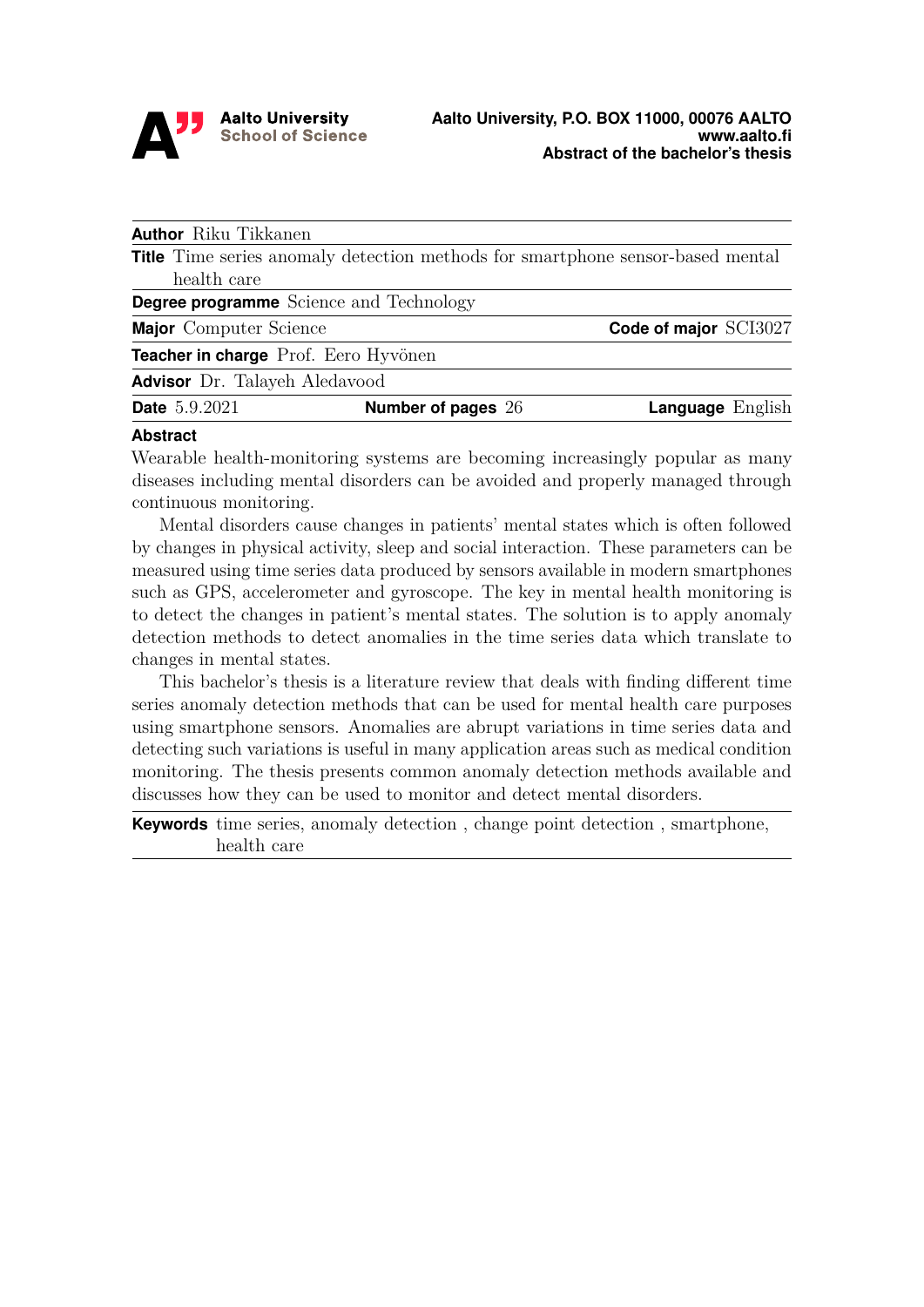

<span id="page-3-0"></span>

| Tekijä Riku Tikkanen                                                             |              |                         |                |
|----------------------------------------------------------------------------------|--------------|-------------------------|----------------|
| Työn nimi Menetelmiä älypuhelinten sensoreihin perustuvaan mielenterveyshuoltoon |              |                         |                |
| Koulutusohjelma Teknistieteellinen kandidaattiohjelma                            |              |                         |                |
| Pääaine Tietotekniikka                                                           |              | Pääaineen koodi SCI3027 |                |
| Vastuuopettaja Prof. Eero Hyvönen                                                |              |                         |                |
| Työn ohjaaja Tri. Talayeh Aledavood                                              |              |                         |                |
| Päivämäärä 5.9.2021                                                              | Sivumäärä 26 |                         | Kieli Englanti |

#### **Tiivistelmä**

Tämä kandidaatin tutkielma on kirjallisuuskatsaus, joka käsittelee erilaisia aikasarjapoikkeamien havaitsemismenetelmiä, joita voidaan käyttää älypuhelinten sensoridataan perustuvassa mielenterveydenhuollossa. Aineisto koostuu tutkimusraporteista, jotka käsittelevät aikasarjapoikkeamia sekä älypuhelinpohjaisia terveydenhuoltoratkaisuja. Työssä osoitetaan, että on paljon todistusaineistoa siitä, kuinka mielenterveyttä voidaan monitoroida ja diagnosoida erilaisten nykyaikaisten algoritmien sekä älypuhelinten sensoridatan avulla.

Mielenterveyshäiriöt aiheuttavat vaihteluja niistä kärsivien henkilöiden mielentilassa, ja niiden havaitseminen on erittäin keskeistä mielenterveydenhuollossa. Mielentilan vaihtumista seuraavat usein erilaiset muutokset henkilöiden käyttäytymisessä kuten fyysinen aktiviteetti, nukkumisrytmi sekä sosiaalinen kanssakäyminen. Näitä käyttäytymisparametreja voidaan seurata nykyaikaisten älypuhelinten sensorien kuten GPS:n, kiihtyvyysmittarin ja gyroskoopin avulla.

Käyttäytymistä mittaavat sensorit tuottavat aikasarjadataa, jossa esiintyvät poikkeamat viittaavat käyttäytymisessä tapahtuviin muutoksiin ja siten voivat myös viitata mielentilan muutoksiin. Poikkeamat ovat äkillisiä tai yllättäviä vaihteluja aikasarjadatassa, ja niiden etsimiseen kehitettyjä menetelmiä kutsutaan aikasarjapoikkeamien havaitsemismenetelmiksi. Menetelmät ovat hyödyllisiä monessa sovelluskohteessa kuten esimerkiksi terveydenhuollossa, sillä poikkeamien havaitseminen mahdollistaa aikaisen hoidon sekä jatko-ongelmien ennaltaehkäisyn.

**Avainsanat** aikasarjadata, poikkeamien havaitseminen, älypuhelin, terveydenhuolto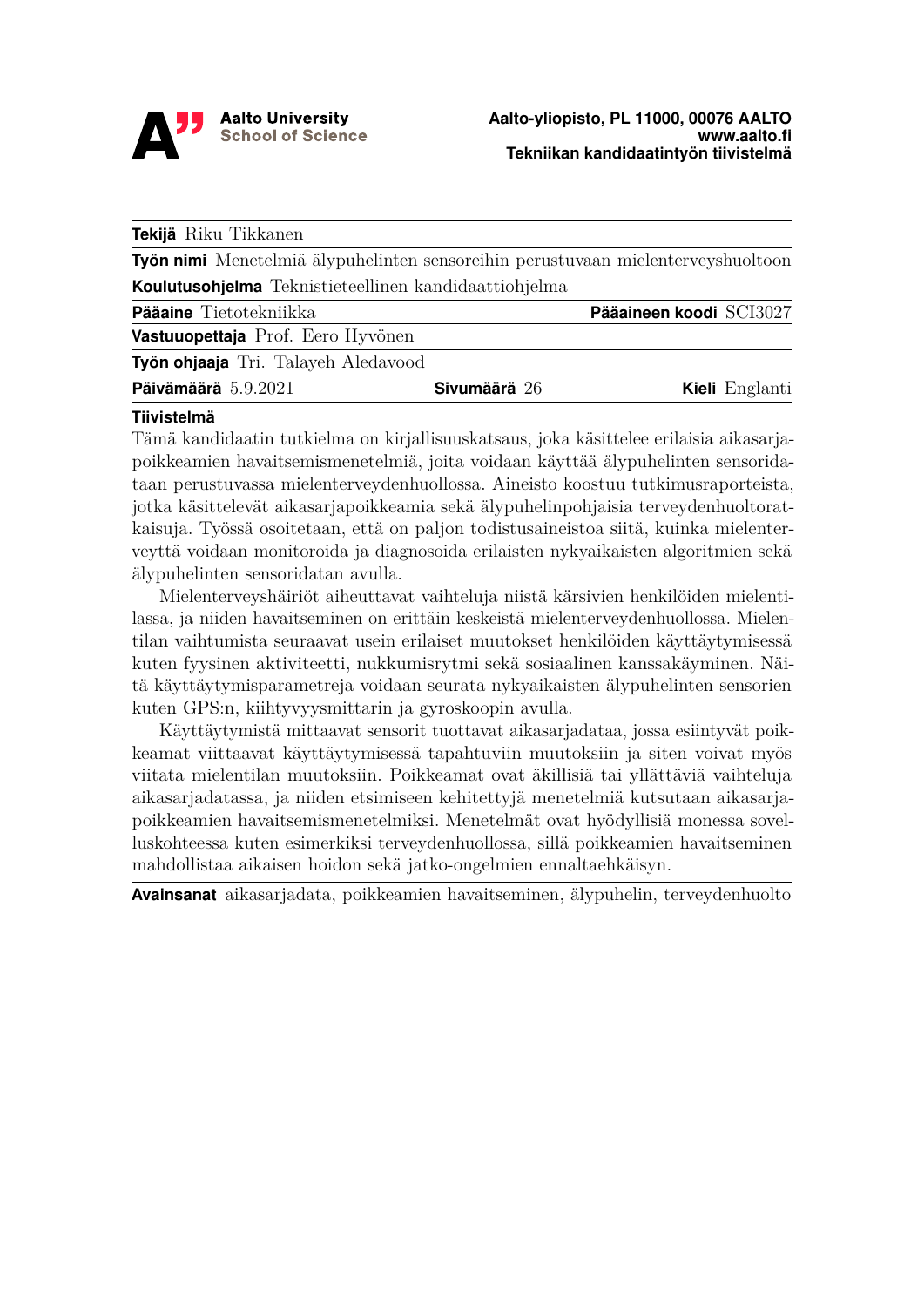# **Contents**

|                  | <b>Abstract</b><br><b>Abstract</b> (in Finnish)  |                |  |  |  |
|------------------|--------------------------------------------------|----------------|--|--|--|
|                  |                                                  |                |  |  |  |
| <b>Contents</b>  |                                                  |                |  |  |  |
| 1                | <b>Introduction</b>                              |                |  |  |  |
| $\overline{2}$   | <b>Background</b>                                | $\overline{7}$ |  |  |  |
|                  | Mental health monitoring with smartphones<br>2.1 | $\overline{7}$ |  |  |  |
|                  | 2.2                                              | 8              |  |  |  |
|                  | 2.3                                              | 8              |  |  |  |
| $\bf{3}$         | Methods of research                              | 9              |  |  |  |
|                  | 3.1                                              | 9              |  |  |  |
|                  | 3.2                                              | 10             |  |  |  |
| $\overline{4}$   | <b>Change Point Detection</b><br>11              |                |  |  |  |
|                  | Supervised methods<br>4.1                        | 11             |  |  |  |
|                  | 4 1 1                                            | 11             |  |  |  |
|                  | 4.1.2                                            | 13             |  |  |  |
|                  | 4.2                                              | 14             |  |  |  |
|                  | 4.2.1                                            | 14             |  |  |  |
|                  | 4.2.2                                            | 15             |  |  |  |
|                  | 4.2.3                                            | 16             |  |  |  |
| $\mathbf{5}$     | <b>Anomaly Detection</b>                         | 17             |  |  |  |
|                  | 5.1                                              | 17             |  |  |  |
|                  | 5.2                                              | 18             |  |  |  |
|                  | 5.3                                              | 18             |  |  |  |
| $\boldsymbol{6}$ | Applications in mental health care               | 20             |  |  |  |
|                  | 6.1 Depression                                   | 20             |  |  |  |
|                  | 6.2                                              | 20             |  |  |  |
|                  | 6.3                                              | 21             |  |  |  |
| $\overline{7}$   | <b>Summary and concluding remarks</b>            | 22             |  |  |  |
| 8                | <b>References</b>                                | 23             |  |  |  |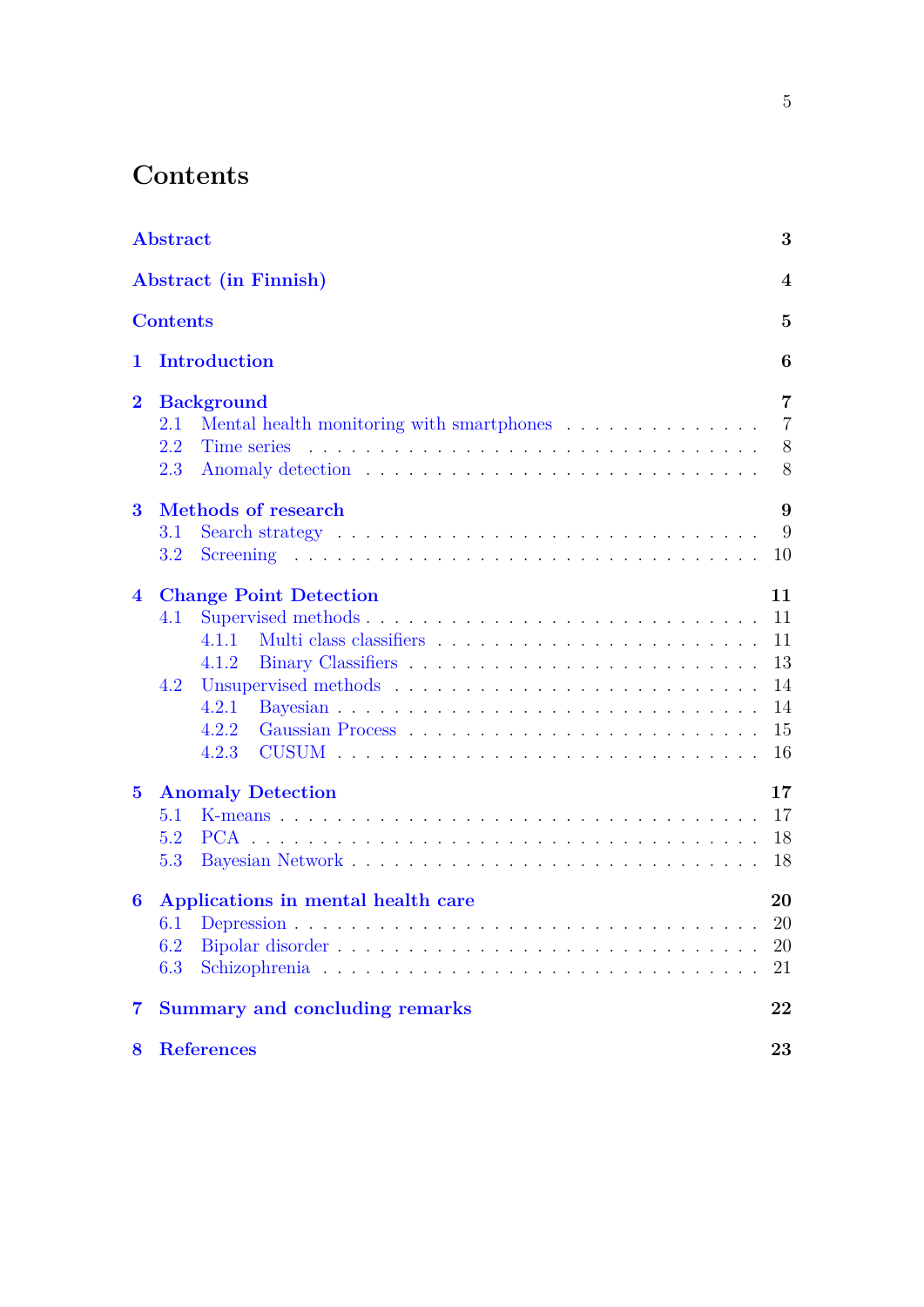## <span id="page-5-0"></span>**1 Introduction**

Mental health problems are common and the world population is aging rapidly thanks to advances in modern medicine and technology $[1]$ . Both mental health patients and old people require a lot of resources in the form of nursing homes, hospitals and personnel. Health care costs in general are rising steadily which leads to the problem of finding cost-efficient alternatives.

Many mental health problems can be prevented, detected and properly managed by continuous monitoring [\[2\]](#page-22-2). This was previously only possible under the direct observation of medical personnel in appropriate facilities. However, through the advances in smartphone and wireless communication technology patients can remain connected with their health care providers while remaining in their personal environment [\[3\]](#page-22-3).

Mental disorders cause changes in patients' mental states which are often followed by changes in physical activity, sleep and social interaction [\[2\]](#page-22-2). Such behavioural parameters can be measured using sensors available in modern smartphones such as GPS, accelerometer and gyroscope [\[4\]](#page-22-4). The GPS (Global Positioning Sensor) sensor of a smartphone uses a satellite-based navigation system consisting of a network of satellites to provide position, velocity and timing information [\[5\]](#page-22-5). The accelerometer of a smartphone measures the change of velocity (acceleration) of the smartphone in its own rest frame, and a gyroscope measures orientation and angular velocity [\[6\]](#page-22-6). All of these sensors capture changes at a single point in time and therefore generate time series data.

The key to remote mental health monitoring is to detect changes in patients' behaviour to detect if a change in mental state has occurred [\[5\]](#page-22-5). This requires finding changes in the behavioural time series data generated by smartphone sensors. Changes in time series data are better known as anomalies, outliers, exceptions or contaminants depending on the context [\[7\]](#page-22-7). The problem of finding anomalies is known as anomaly detection, and different methods have been studied since the 19th century. Anomaly detection methods are increasingly popular in many fields including mental health monitoring because anomalies often imply that a significant or critical event such as a change in mental state is happening.

The aim of this study is to review time series anomaly detection methods and suggest how they can be applied to monitor and detect mental health disorders from passive data created by smartphone sensors. This thesis focuses on a selected collection of papers to find common methods and algorithms used for anomaly detection in time series data.

The content of this thesis is organized as follows. The second chapter presents background information of this thesis and the third chapter discusses which methods are used for research. The fourth and fifth chapter present different anomaly detection methods and algorithms used for mental health care. The sixth chapter brings further insight to monitoring and detecting common mental disorders with smartphone sensor data and chapter seven concludes the findings of this thesis.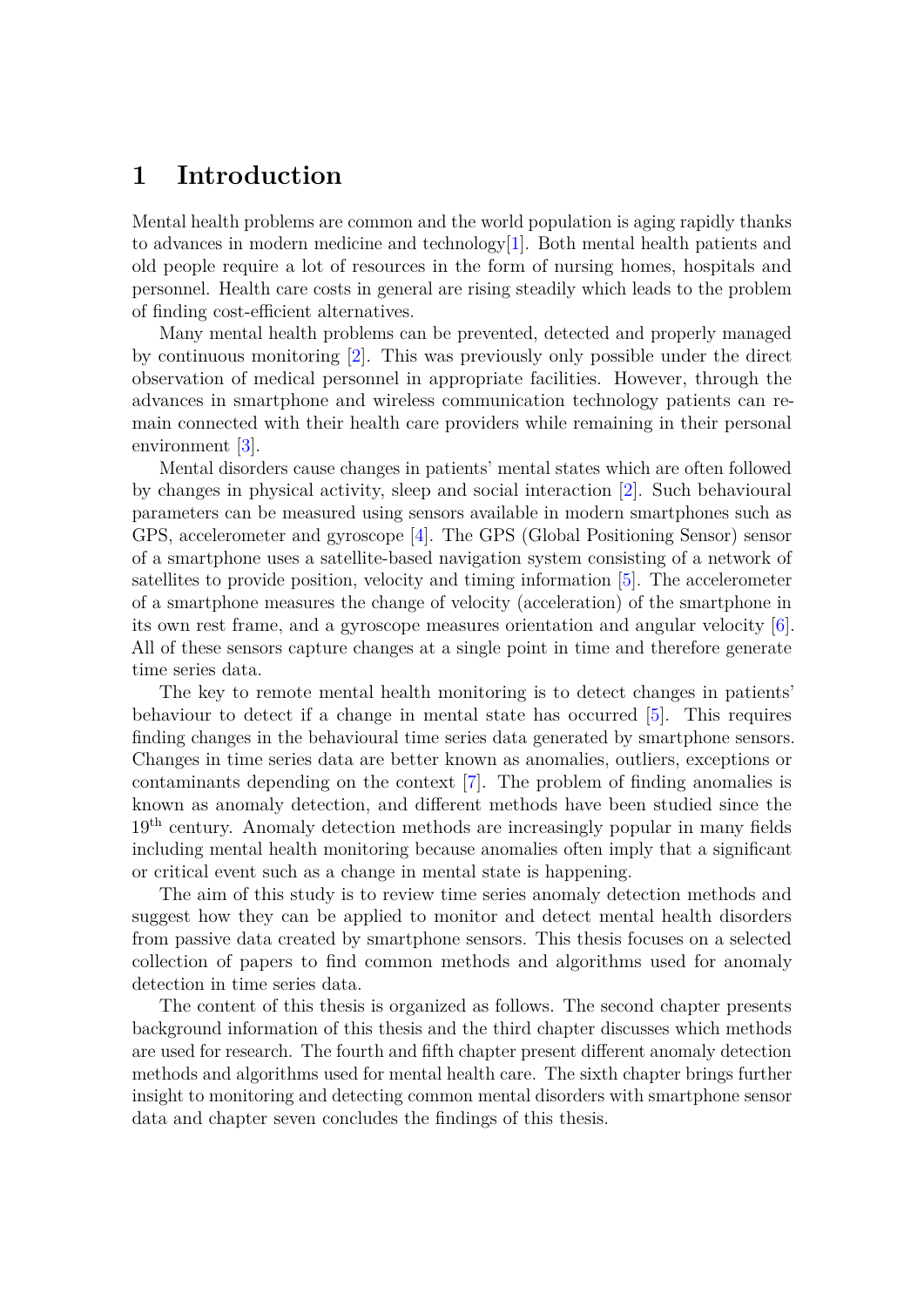## <span id="page-6-0"></span>**2 Background**

This chapter presents background information relevant to this thesis. The current state of detecting mental disorders with smartphones is explained and the concept of time series and anomalies are introduced.

### <span id="page-6-1"></span>**2.1 Mental health monitoring with smartphones**

Through advances in computing and communication technology smartphones have become useful measuring devices. Smartphones are widely available and their number is growing steadily[\[3\]](#page-22-3). Moreover, modern smartphones feature several built-in sensors such as image sensor (camera), global positioning system (GPS) sensor, accelerometer, gyroscope, magnetometer, ambient light sensor, microphone and fingerprint sensor, most of which can be useful in symptom monitoring and diagnosis [\[2\]](#page-22-2). Previous studies show that smartphone sensor data can be used for monitoring Schizophrenia [\[8,](#page-22-8) [9,](#page-22-9) [10\]](#page-22-10), Depression [\[11,](#page-22-11) [12\]](#page-22-12), Anxiety [\[13\]](#page-22-13) and bipolarity [\[2\]](#page-22-2).

The number of people worldwide suffering from mental disorders was estimated to be 792 million in 2017 [\[1\]](#page-22-1). The most common disorder being anxiety (284 million) followed by depression (264 million), alcohol use (107 million) and bipolarity (46 million) [\[1\]](#page-22-1). In addition to the rise of mental disorders the age of the world population is growing as well. It is expected that by 2050 the number of people over the age of 65 is outnumbering the number of children under the age of 14 [\[2\]](#page-22-2). Nursing homes and hospitals are expensive and many elderly people prefer to stay at home. This supports researching mobile monitoring systems for both physical and mental health problems.

Conventionally the diagnosis of mental disorders is based on self-report questionnaires or surveys, which are deployed through smartphones. In clinical practice symptoms of schizophrenia are evaluated using the Brief Psychiatric Rating Scale (BPRS) [\[8\]](#page-22-8), symptoms of Bipolarity are evaluated using the Bipolar Spectrum Diagnostic Scale (BSDS) [\[14\]](#page-23-0) and symptoms of Depression are evaluated using the Patient Health Questionnaire-9 (PHQ-9) [\[5\]](#page-22-5). Such surveys are unreliable and prone to biases as the key feature in mental disorders is the variation of mood over time, signifying that the outcome may differ depending on subject's mood [\[5\]](#page-22-5). This further emphasizes the need for more passive methods.

<span id="page-6-2"></span>Smartphone sensor data can be passively aquired without the need for self-report questionnaires. Such data can be used to monitor physiological variables such as heart rate and electromyography and behavioral patterns including sleep duration and social activities [\[15\]](#page-23-1). These parameters can be further translated into biomarkers of mental dissorders such as depression, anxiety and schizophrenia, enabling monitoring and early intervention [\[2\]](#page-22-2). Furthermore, the results from smartphone sensors might increase the chances of treatment success by focusing on creating personalized treatment plans [\[2\]](#page-22-2)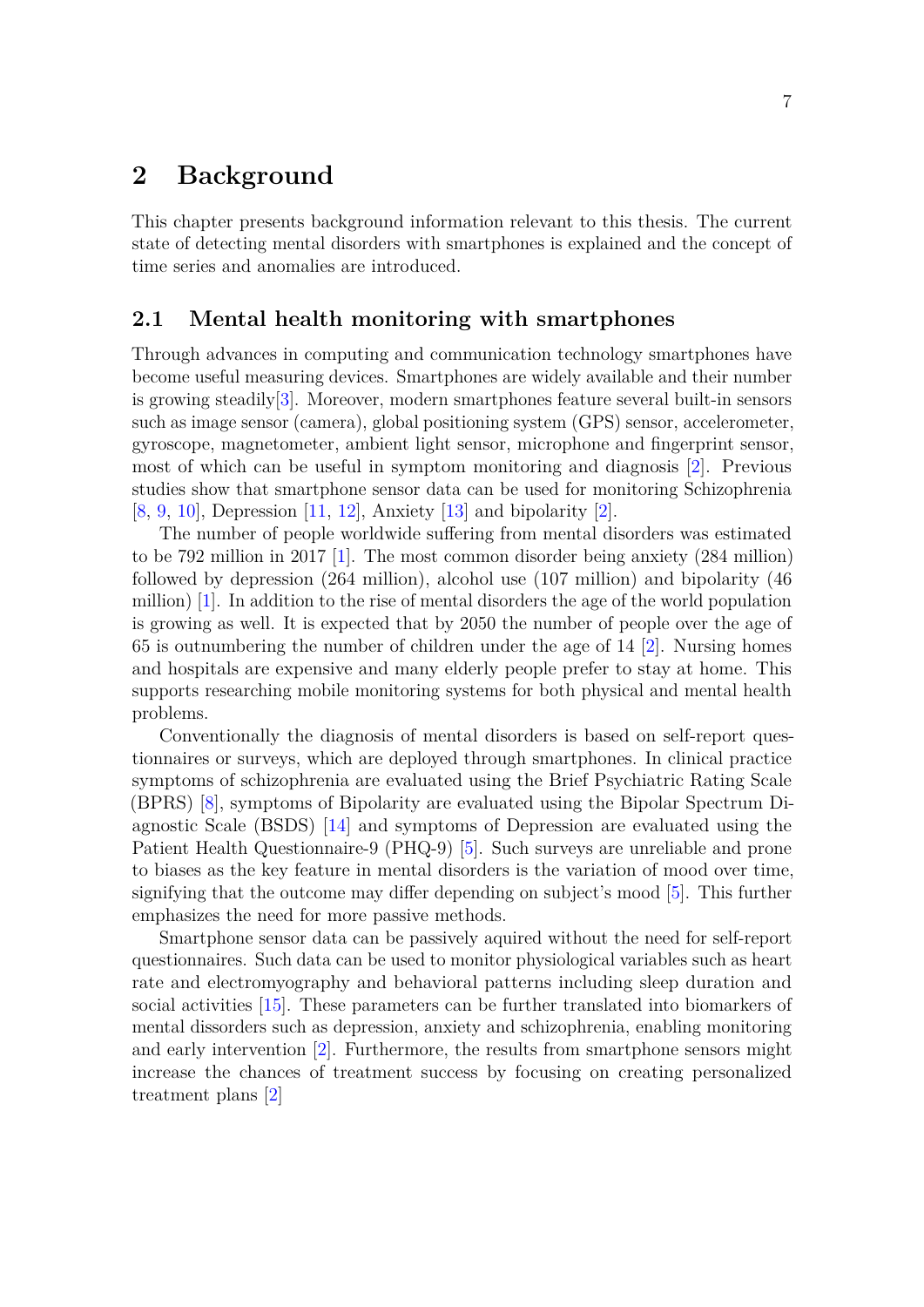### **2.2 Time series**

Time series is a sequence of successive equally spaced data points in time, or a collection of observations made chronologically [\[16\]](#page-23-2). In addition to its continuous nature, time series data is characterized by its numerical values. For example we might consider considered a sequence of variables  $x_1$ ,  $x_2$ ,  $x_3...$ , where  $x_1$  corresponds to the first value which the series has taken at the first point in time. The variable x<sup>2</sup> corresponds to the second value and so on.

Time series data points created by smartphone sensors could be oberved at any continuous point in time and as such can be treated as *continuous time series*. Furthermore the approximation of such time series will be mostly discrete because of restrictions caused by the method of data collection.

### <span id="page-7-0"></span>**2.3 Anomaly detection**

Unexpected changes or patterns in time series data can happen due to internal or external events. Such patterns are considered anomalies, outliers, exceptions or contaminants depending on the context [\[7\]](#page-22-7). While malfunctions and errors can also be classified as anomalies, this thesis instead focuses on finding anomalous patterns which might refer to medical symptoms. The term anomaly detection refers to the problem of finding these patterns through various methods, many of which are specificly developed for certain application domains, however also generic techniques exist [\[7\]](#page-22-7).

Anomaly detection methods assume two things: (1) the occurence of anomalies is rare and (2) anomalies are different from normal data in one way or another [\[17\]](#page-23-3). Point anomalies refer to data instances which are different with respect to the rest of the data [\[18\]](#page-23-4). An example of a point anomaly is an anomaly in daily behaviour such as lying on the floor in the kitchen. A contextual anomaly on the other hand can be viewed as an unsual sequence of behaviour such as preparing a meal –> reading a book  $\rightarrow$  having a nap indicating that the subject forgot to eat the meal [\[18\]](#page-23-4).

Anomalous data points can be considered local when the anomality exists in respect to nearby data points or global when the anomality exists in respect to the whole dataset. One study used local K-nearest neighbor distances to detect local network anomalies such as outages and network-scans [\[19\]](#page-23-5). The study built a local anomaly detection model with the goal to improve results when compared to a model using global K-nearest neighbor distances. The existence of both local and global anomalies creates a challenge since it is impossible to determine which class an anomaly belongs to, however it also acts as a reminder that anomalies can differ not only from the data but from each other as well.

Anomaly detection methods are useful in many applications because such anomalies often imply that a significant or critical event is happening. An anomaly in time series data can for example relate to a change in mood or state in mental patients such as transitioning from beeing depressed to not beeing depressed. Detecting behavioral anomalies in real-time can also help to prevent relapse into schizophrenia by signaling the need of an intervention [\[9\]](#page-22-9)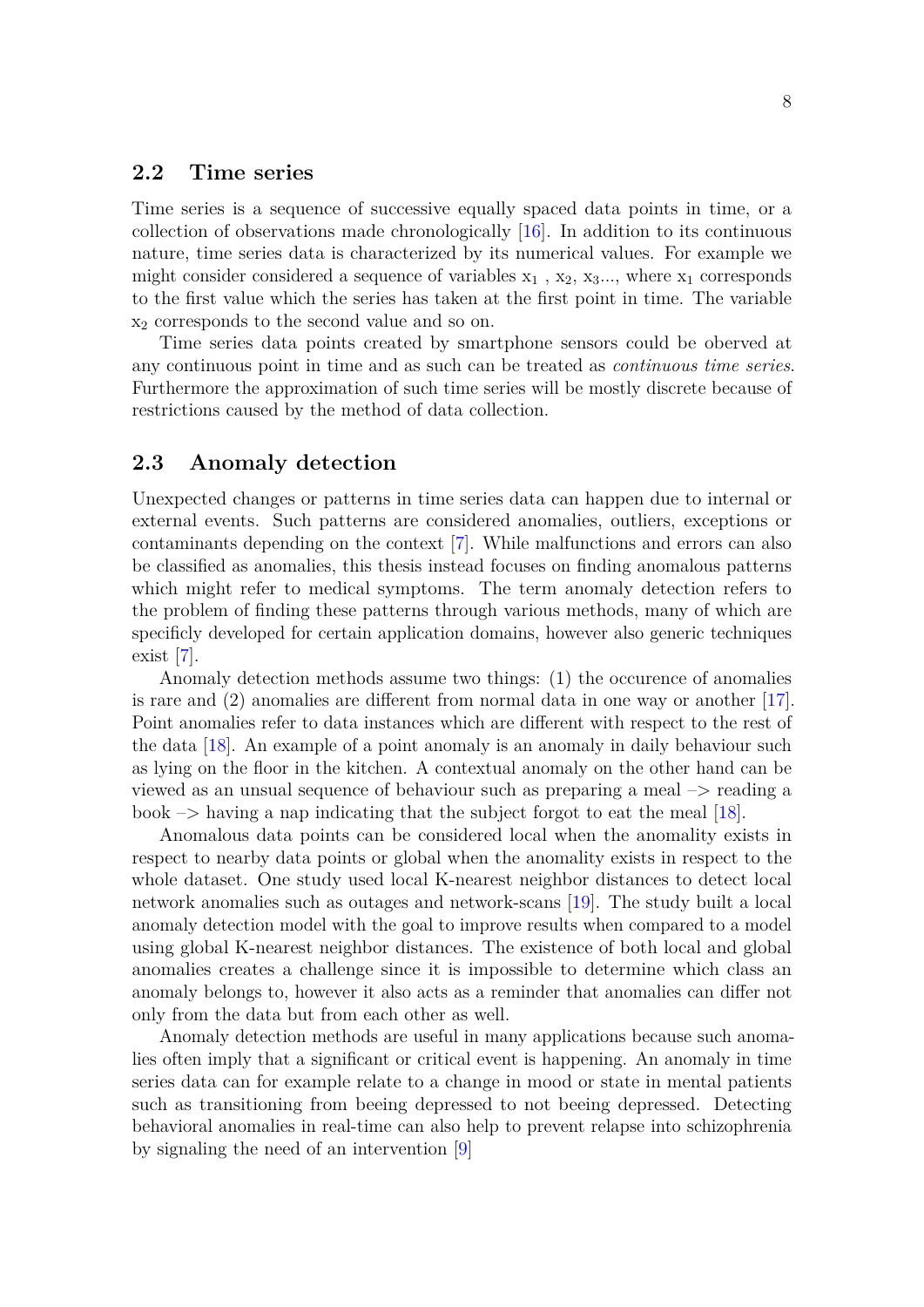## <span id="page-8-0"></span>**3 Methods of research**

This thesis is a literature review which focuses on studies about time series anomaly detection methods and studies about applying these methods to smartphone data for the purpose of monitoring and detecting mental disorders. The methods of finding and extracting material are explained in this chapter.

## <span id="page-8-1"></span>**3.1 Search strategy**

The material used in this thesis was found by using Google Scholar [\[20\]](#page-23-6), a search engine optimized for finding scientific publications, and the Scopus database [\[21\]](#page-23-7) which contains references from over 15,000 journals. A combination of different keywords was employed to search for studies which focus on time series anomaly detection methods and on using smartphone sensor data for mental health care purposes. The search was limited to only include article titles, abstracts and keywords and to only include studies written in english.

Keywords used for research include: "smartphone", "smartphone-based", "wearable", "passive data", "time series", "anomaly", "outlier", "change-point", "detection", "monitoring", "diagnosis", "mental health", "health", "health care", "sensor", "depression", "anxiety".

Different queries were established using the boolean operators "AND" and "OR". Below is a query used for searching relevant material from Google Scholar and Scopus database.

("anomal\*" OR "change point\*" OR "change-point\*") AND ("analys\*" OR "detect\*" OR "recogni\*" OR "identif\*") AND ("smartphone\*" OR "wearable" OR "passive data") AND ("mental health\*" OR "digital phenotyping")

The query returned 9 results from the Scopus database and 135 results from Google Scholar.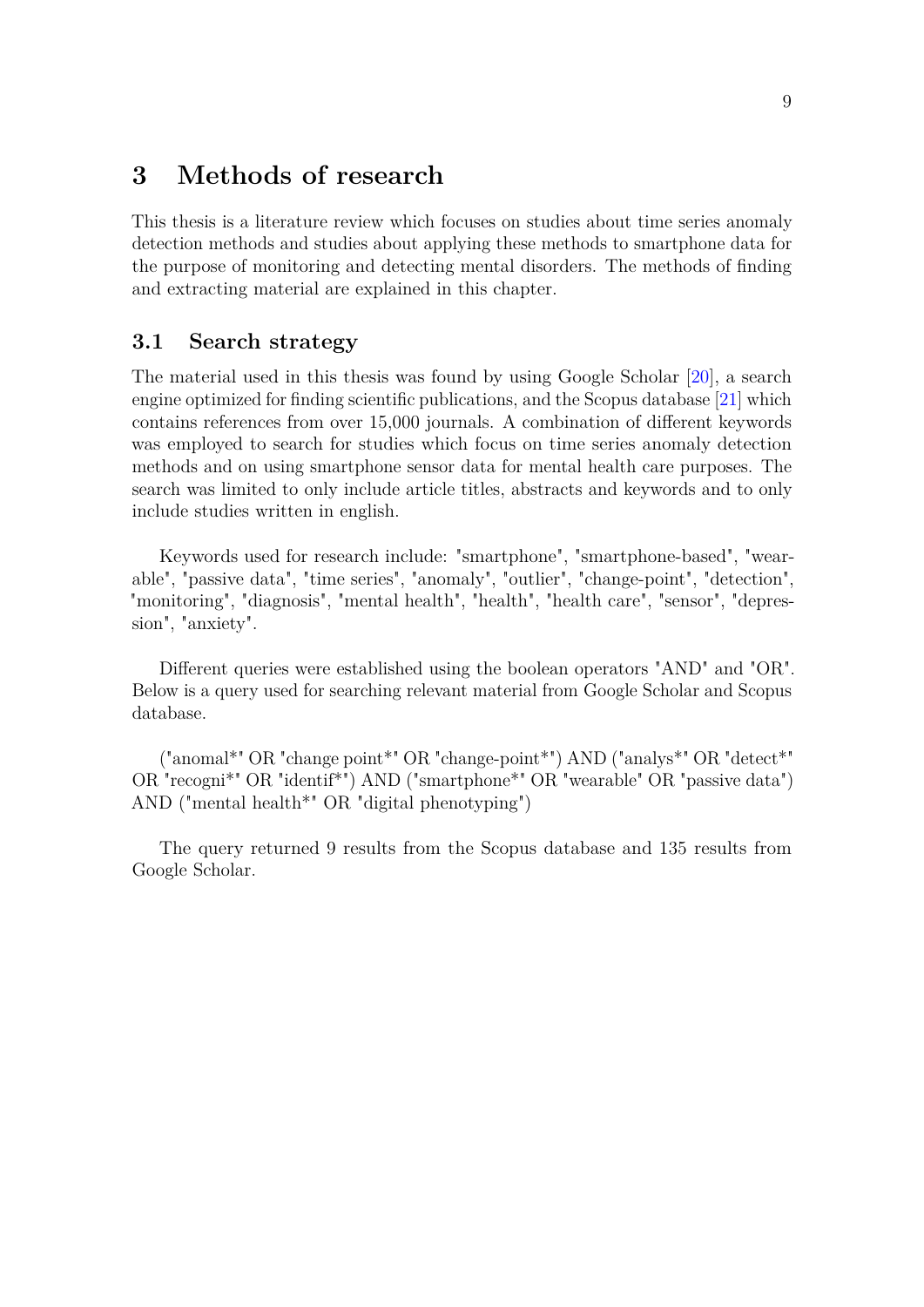## <span id="page-9-0"></span>**3.2 Screening**



Figure 1: Methodology of research

After removing duplicates from the search results were filtered based on the title and abstract. New literature was found through snowballing, i.e. finding new material in the reference lists of previous studies. As a result a collection of 82 studies was recognized as potentially useful for this thesis. The search results were further delimited by removing studies that focus on detecting errors in data caused by faulty sensors rather than detecting and classifying symptoms and diseases. Next, studies not applying time series methods were removed. Finally studies that were outside the scope of this thesis, i.e. not focusing solely on health care purposes were removed. Eventually the filtering led to 26 studies being selected for the final review.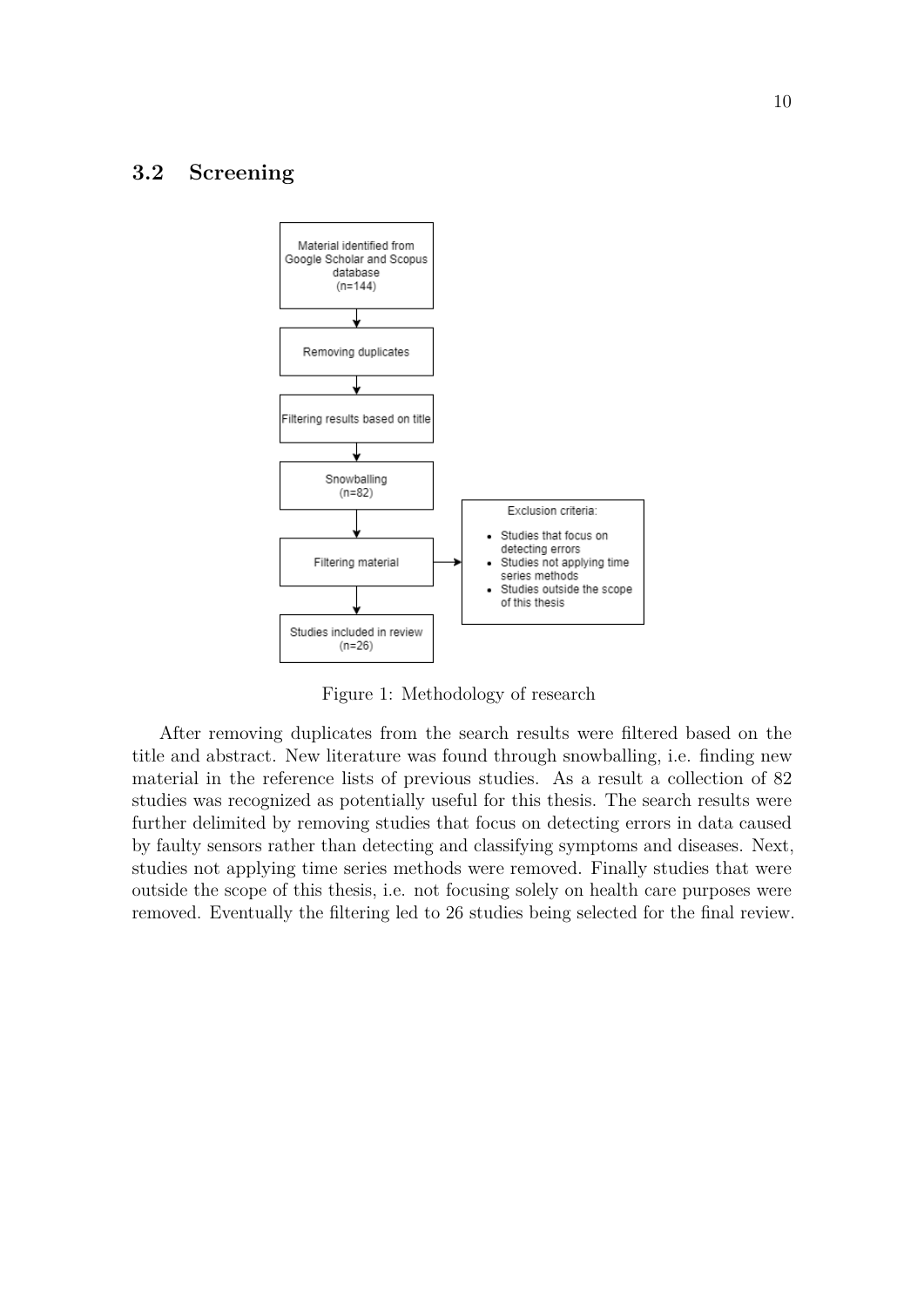## <span id="page-10-0"></span>**4 Change Point Detection**

Many mental dissorders cause mood swings in patients [\[2\]](#page-22-2). The key to successful monitoring and intervention is to find when these changes happen. Change Point Detection (CPD) is a statistical method for discovering the points in time where the behavior of time series suddenly changes [\[22\]](#page-23-8), making it highly suitable for monitoring purposes.

Half of the selected studies mention change point detection methods being useful for health monitoring purposes [\[23,](#page-23-9) [24,](#page-23-10) [13,](#page-22-13) [25,](#page-23-11) [26,](#page-23-12) [27,](#page-23-13) [28,](#page-24-0) [29,](#page-24-1) [30,](#page-24-2) [31,](#page-24-3) [32,](#page-24-4) [33\]](#page-24-5) and six of these studies directly present applications of change point detection in mental health monitoring [\[23,](#page-23-9) [24,](#page-23-10) [13,](#page-22-13) [25,](#page-23-11) [26,](#page-23-12) [27\]](#page-23-13).

This chapter focuses on presenting change point detection methods as suggested by reviewed studies.

## <span id="page-10-1"></span>**4.1 Supervised methods**

Change point detection techniques include supervised methods which can be further separated into multi class classifiers, binary classifiers and virtual classifiers [\[22\]](#page-23-8). The latter is not mentioned in any reviewed studies and will therefore not be further analyzed. Supervised methods require labeled datasets, i.e. a training set to learn a function which can be used after training to predict the labels for unlabeled datapoints in new datasets. Supervised methods are commonly used in health care for predicting further problems and decision making [\[34\]](#page-24-6).

#### <span id="page-10-2"></span>**4.1.1 Multi class classifiers**

The training of multi class classifiers requires that all possible states are known [\[22\]](#page-23-8). Furthermore a large and diverse dataset representing all the different states and all the possible transitions between them must be available. In change point applications multiclass classifiers are used to detect possible changes between two data points by running a predefined sliding window through the data [\[27\]](#page-23-13). Common multi-class classifiers used for change point detection include support vector machine (SVM), hidden Markov model (HMM) and Gaussian mixture model (GMM) [\[25,](#page-23-11) [22\]](#page-23-8).

#### **4.1.1.1 Support Vector Machines**

Support vector machines (SVM) can be used for both classification and regression problems, however for change point detection the focus is on the first [\[22\]](#page-23-8). Originally SVM's were made for binary classification, classifying data points as either 1 or 0, however multiclass classification is also possible [\[22\]](#page-23-8).

For simplifying the concept behind SVM a binary classification example may be considered using a two-dimensional dataset. A SVM finds a hyperplane to divide the dataset into two classes by maximizing the distance (margin) from the hyperplane to the nearest two points. In this example the result would be a line dividing the two dimensional data into two classes. The two datapoints nearest to the hyperplane are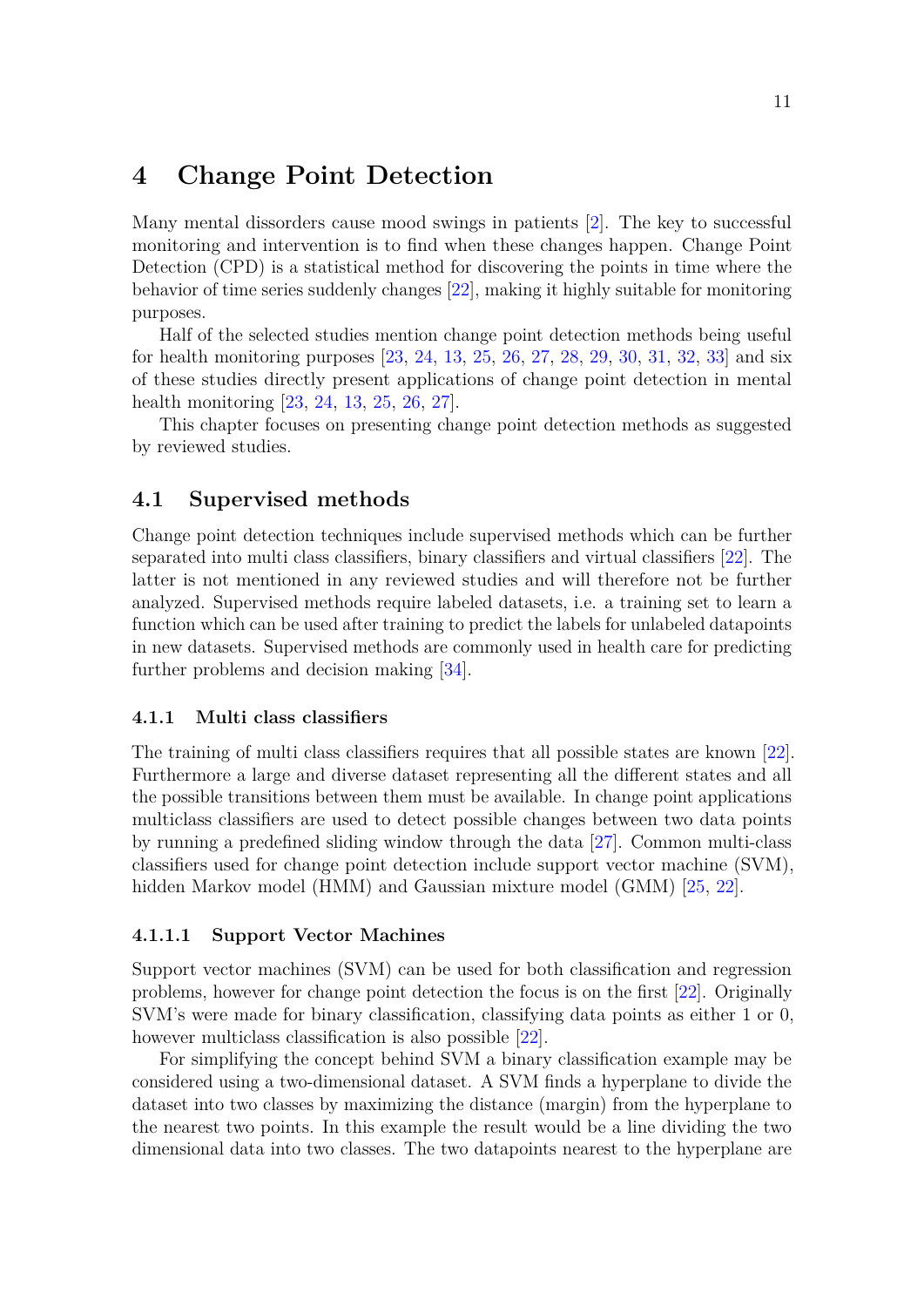considered the most critical ones as their removal would have the greatest impact on the classification result, and are hence given the name support vector.

Mathematically the hyperplane dividing the points is represented by the equation

$$
H: w^T \phi(x) + b = 0
$$

and the distance between any point and the hyperplane is measured by

$$
d = \frac{|ax_0 + by_0 + c|}{\sqrt{a^2 + b^2}}
$$

Similarly, the distance of the hyperplane from any given point is written as

$$
d_H(\phi(x_o)) = \frac{|w^T(\phi(x_0)) + b|}{||w||_2}
$$

, where  $||w||_2$  is the Euclidean norm form for w.

SVM initially becomes an optimization problem to maximize the margin, i.e. finding the "maximum minimum" distance

$$
w^* = \arg\max_{w} [\min_{n} d_H(\phi(x_n))]
$$

While making a prediction, subsituting any positive group point in the hyperplane equation will result in a value higher than zero,  $w^T \phi(x) + b > 0$  and vice versa substituting any negative group value will result in a value lower than zero  $w^T \phi(x)$  +  $b < 0$ .

This example can be considered a perfectly separable dataset and therefore the optimal equation becomes

$$
w^* = \arg\max_{w} \left[ \min_{n} \frac{y_n | w^T(\phi(x_n)) + b|}{||w||_2} \right]
$$

While the example above focused on binary classification, the multiclass problem is not far from it. The multiclass problem consists of multiple binary classification cases used to separate one class at a time from all the other classes [\[22\]](#page-23-8).

#### **4.1.1.2 Hidden Markov Model**

.

.

Hidden Markov Model (HMM) is a commonly used method for temporal pattern recognition and has been used for detecting change-points in the field of bioinformatics, brain imaging and speech recognition [\[35\]](#page-24-7). As the name suggests, HMM is based on a Markov process which is used to compute the probability for a sequence of observable events [\[36\]](#page-24-8). Often the events of interest are however not directly observable, i.e. they are hidden. In contrast to a Markov process a HMM is useful for finding both observed and hidden events [\[36\]](#page-24-8). The probability of a state's occurrence are computed by calculating a histogram of the probabilities of successor states.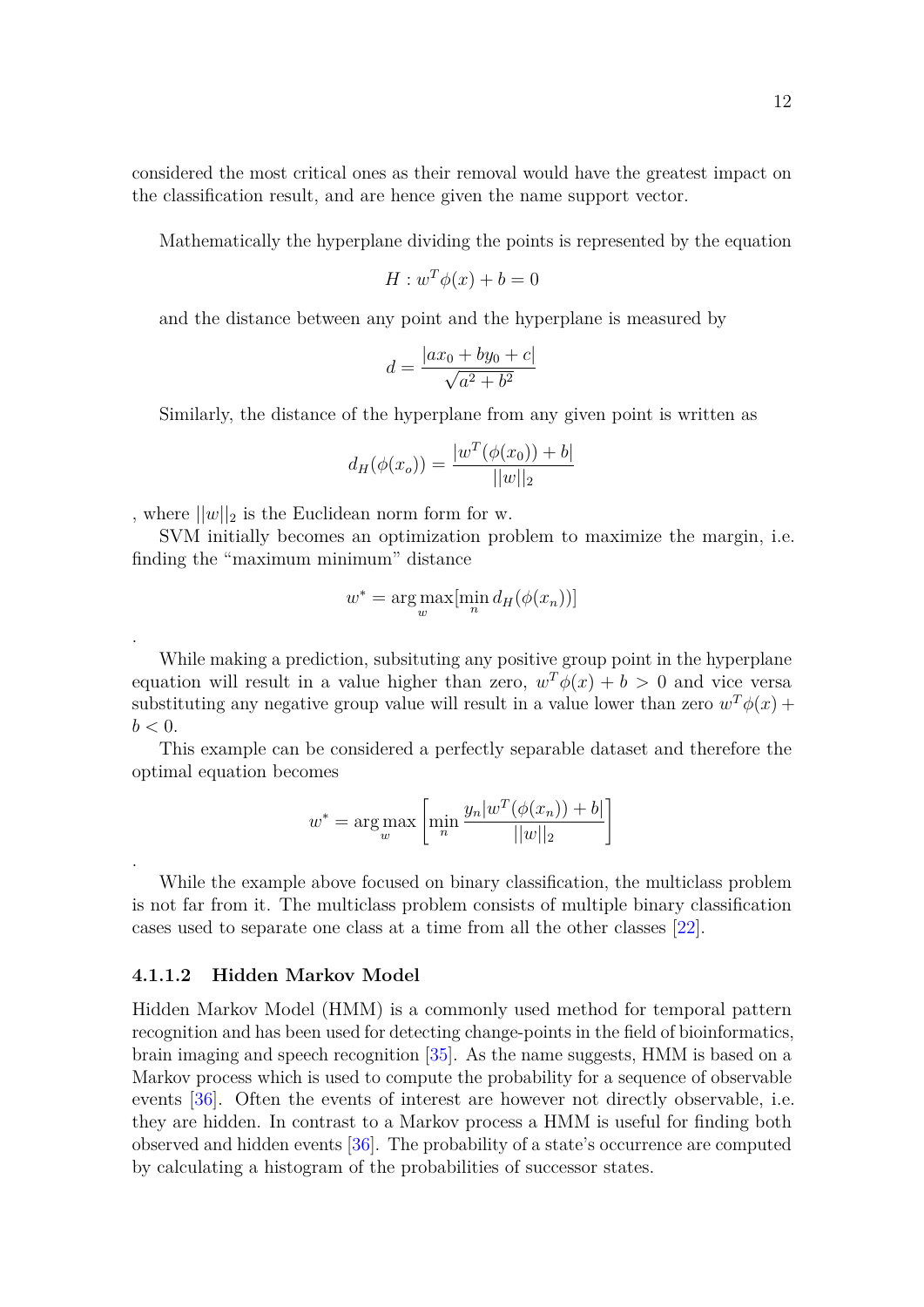Change point detection can be initally seen as a HMM with observations being represented by the data and hidden states by the unknown segmentation [\[35\]](#page-24-7). Consequently, by identifying the observations where the likelihood of a switch in a hidden state is most likely, HMM adaptations can detect change points [\[35\]](#page-24-7).

A two layer HMM has been used for change point detection to monitor Activities of Daily Livings (ADLs) in home environments [\[37\]](#page-24-9). The model combined low-level sensor data and binary sensor data to map the location of a person with a possible activity such as sleeping in the bedroom or brushing teeth in the bathroom.

#### **4.1.1.3 Gaussian Mixture Model**

Gaussian Mixture Models (GMM) are usually employed in an unsupervised fashion for pattern recognition in data, however the regonition accuracy of unsupervised GMM is not always optimal, suggesting a supervised model could be used instead [\[38\]](#page-24-10). GMM are based on the assumption that the input data are a combination of gaussian distributions and the fact that a probability density function  $f(x)$  can be approximated with the Gaussian probability density basis functions to any degree of accuracy [\[34\]](#page-24-6). To initiate a A GMM some parameters are required as the first step after which the model is re-estimated based on the data and calculations [\[34\]](#page-24-6).

Previous studies show that supervised GMM has been used to detect change points for activity recognition purposes [\[39\]](#page-24-11). The study used accelerometer data sampled at 50 Hz as input for a Gaussian Mixture Classifier to distinquish between different acitivities. Additionally microphone data was used to classify between transportation activities and GPS and Wi-Fi was used for validation.

Another study focusing on suicide prevention proved a Gaussian-Bernoulli mixture model to be useful for finding indicators of behavioral shifts in patients [\[25\]](#page-23-11). The study focused on collecting passive data from mobile phone sensors including bluetooth and GPS to monitor variables representing daily circadian profiles of a patient. In the study the Gaussian-Bernoulli mixture model was applied to project high-dimensional patient data into a more interpretable discrete representation.

The studies mentioned in this section show proof that GMM can indeed be used in a supervised manner. GMM are able to detect unseen information but the computation time required to construct the model is high and therefore using GMM in real-time frameworks is not suggested [\[34\]](#page-24-6).

#### <span id="page-12-0"></span>**4.1.2 Binary Classifiers**

In comparsion to multiclass classifiers, binary classifiers only need to learn two classes; one class representing all of the possible change point sequences and another class representing the sequences within the same state. The low number of classes can be misleading since a binary classification problem becomes quite complex if the number of transitions is large [\[22\]](#page-23-8).

Binary classifiers have also been used for change point detection for activity monitoring by representing activity recognition as a two-class problem consisting of activity and transition [\[40\]](#page-24-12). A range of supervised algorithms such as Naïve Bayes,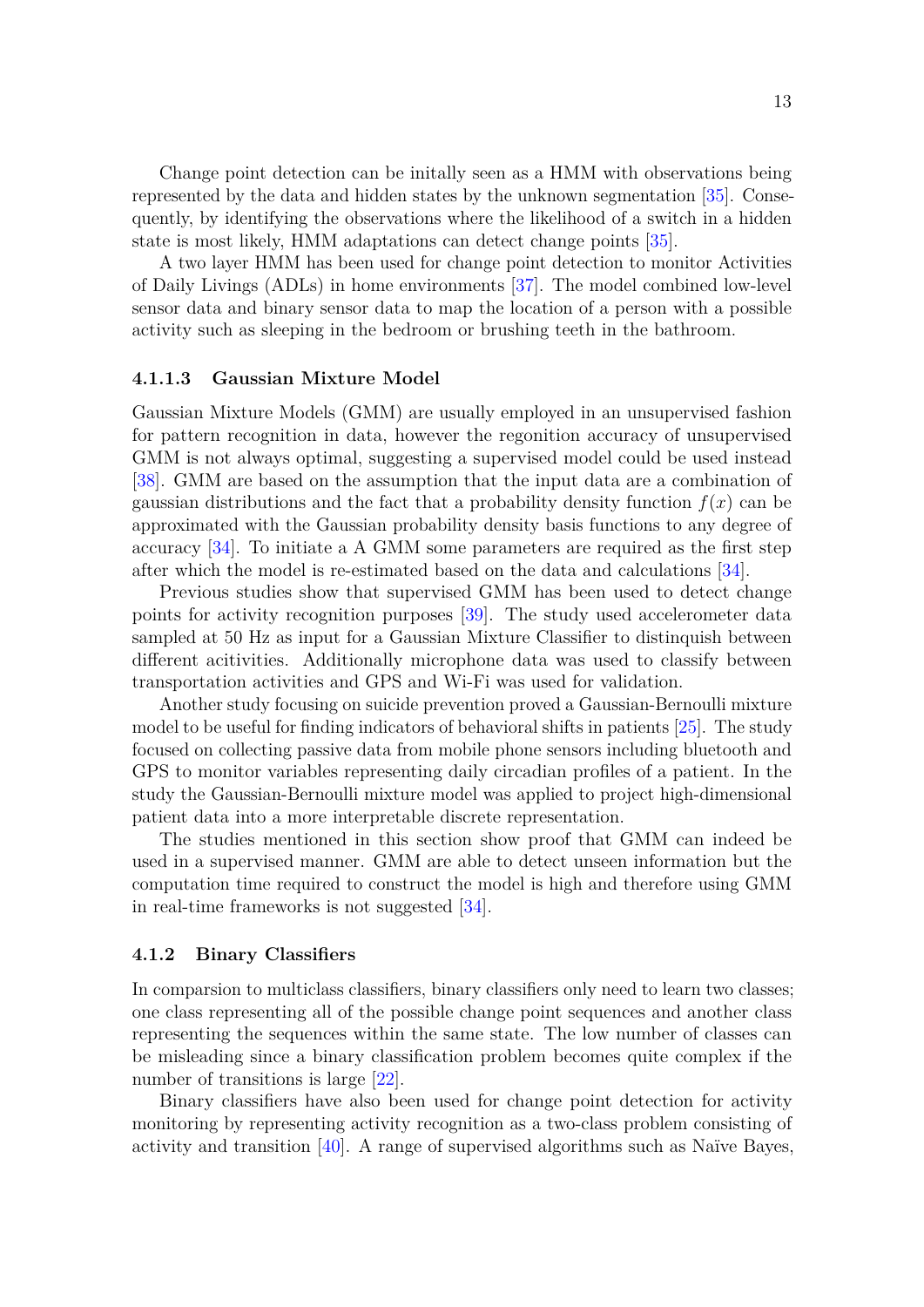Logistic Regression, AdaBoost and Decision Trees were used to map sensor data to activities.

As mentioned in the previous chapter SVM's can be used for moth multiclass and binary class problems. One example proves detecting changes in human activities by using a binary class SVM. A high-dimensional hypersphere and the distribution of radii of the spheres [\[41\]](#page-25-0) was used to classify data points. The high and low values in the distribution of radii corresponded to change points, i.e. changes in activity.

### <span id="page-13-0"></span>**4.2 Unsupervised methods**

Supervised methods can be very effective, however they are less useful for a variety of data[\[30\]](#page-24-2) suggesting that unsupervised methods might be more suitable even for mental health care. The problem with supervised methods is that the labeling process grows with the amount of sensors involved and number of activities measured. Moreover the precise labeling of a supervised training set for long-term continuous data requires observing mental patients in a controlled clinical unit thus increasing costs [\[7\]](#page-22-7). It is also possible that the closely supervised conditions used for training purposes might not reflect normal living conditions.

The goal for unsupervised algorithms is to find hidden patterns in a dataset containing only data instances. In contrast to supervised methods, unsupervised algorithms do not require labeled datasets, i.e. training data, which makes them more attractive and cost-efficient for many purposes especially when dealing with large datasets. Many of the selected studies prefer unsupervised methods for this reason [\[29,](#page-24-1) [30,](#page-24-2) [32\]](#page-24-4).

In the field of change point detection unsupervised algorithms are used to segment time series data based on statistical features [\[27\]](#page-23-13). A variety of unsupervised algorithms have been applied for change point detection [\[22\]](#page-23-8), however this chapter will only focus on the most popular methods as suggested by reviewed studies. The most popular unsupervised algorithm is Bayesian which was mentioned in six studies [\[22,](#page-23-8) [27,](#page-23-13) [31,](#page-24-3) [25,](#page-23-11) [36,](#page-24-8) [32\]](#page-24-4), followed by Gaussian Process [\[22,](#page-23-8) [27,](#page-23-13) [13,](#page-22-13) [36\]](#page-24-8) and CUSUM [\[22,](#page-23-8) [27,](#page-23-13) [28,](#page-24-0) [30\]](#page-24-2) suggesting that probabilistic methods and likelihood methods might be most succesfull.

#### <span id="page-13-1"></span>**4.2.1 Bayesian**

Probabilistic methods such as Bayesian and the Gaussian Process (GP) try to estimate probability distributions for each window by using all the observed data since the previous change point in the calculation [\[27\]](#page-23-13). The probability of an event happening after taking into consideration all the previous information available is known as the posterior probability [\[31\]](#page-24-3). Therefore the Bayesian methods are based on calculating the posterior probability of each data point being a change point.

Early Bayesian change point detection methods were offline however one of the first online method BCBD (Bayesian Change Point Detection) was developed by Adams and McKay  $[42]$ . The algorithm assumes that for any run length  $r<sub>t</sub>$  the predictive distribution conditional can be calculated. Essentially the algorithm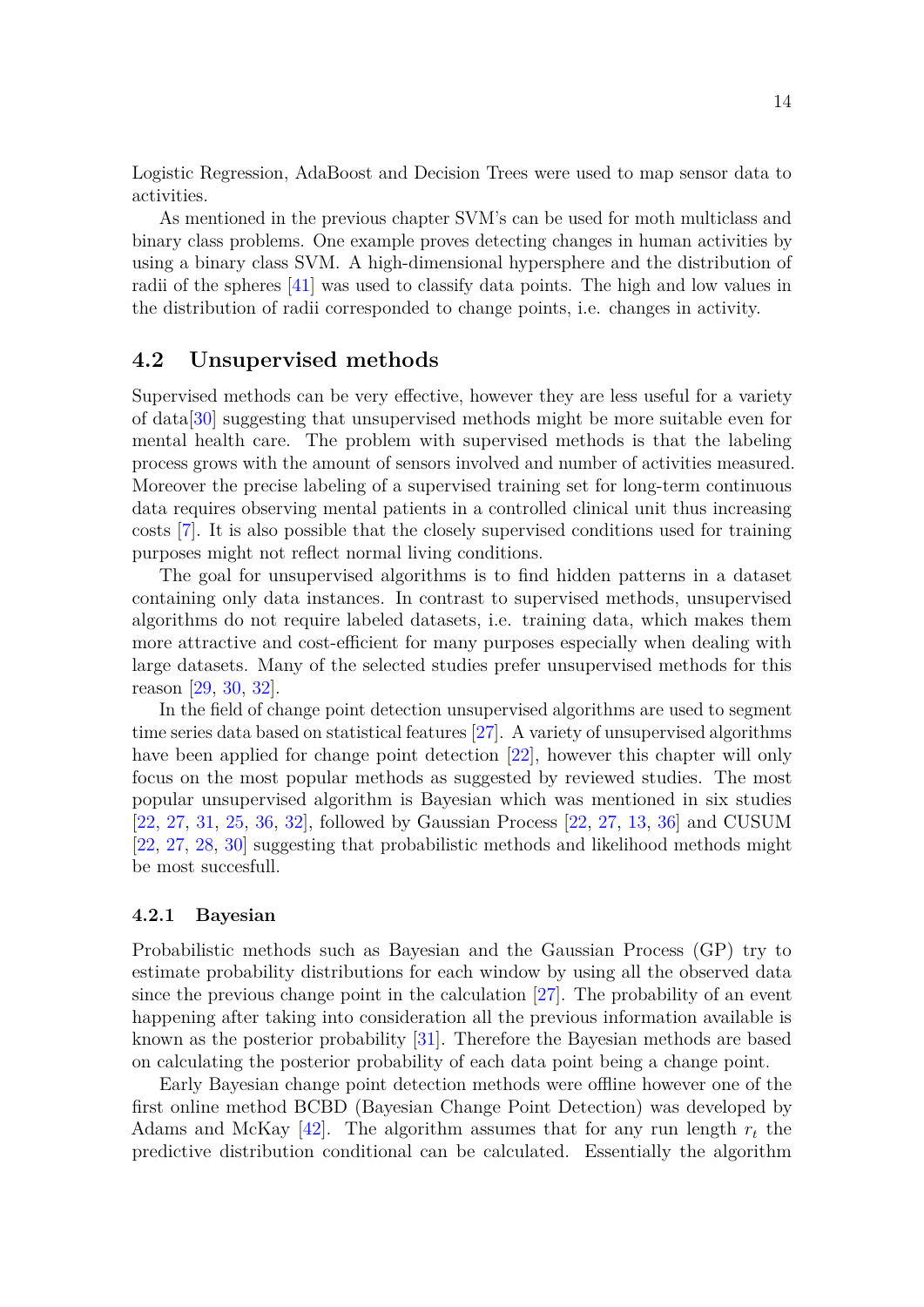estimates how much time has passed since the previous change point. The run length distribution is represented by:

$$
P(r_t|x_{1:t}) = \frac{\sum_{r_{t-1}} P(r_t|r_{t-1}) P(x_t|r_{t-1}, x_t^{(r)}) P(r_{t-1}, x_{1:t-1})}{\sum_{r_t} P(r_t, x_{1:t})}
$$

where  $P(r_t|r_{t-1})$  is the prior component,  $P(x_t|r_{t-1}, x_t^{(r)})$ *t* ) the likelihood component and  $P(r_{t-1}, x_{1:t-1})$  the recursive component of the equation. The conditional prior gives the algorithm its computational efficiency since it has only two outcomes with nonzero values [\[42\]](#page-25-1). Either the run length  $r_t$  continues to grow and  $r_t$  becomes  $r_{t-1} + 1$  or a change point is found and  $r_t = 0$ .

$$
P(r_t|r_{t-1}) = \begin{cases} H(r_{t-1} + 1) & if r_t = 0\\ 1 - H(r_{t-1} + 1) & if r_t = r_{t-1} + 1\\ 0 & otherwise \end{cases}
$$

A Bayesian change point detection model was used previously in clinical decision support [\[31\]](#page-24-3). The study compared several algorithms and found that a Bayesian model is useful within some limits. The strength of a Bayesian method was its ability to provide a probability distribution for each point being a change point and therefore giving information about the number, location and degree of confidence of change points in data. The study suggested that a Bayesian model is best used for detecting point and mean-shift anomalies.

Another study presented a method for suicide attempt prevention using Bayesian change point detection [\[25\]](#page-23-11). The study assumed that daily circadian profiles of patients can be divided into non-overlapping subsequences representing behaviors using change points as separators. Furthermore it was assumed that each behavior has a surrogate generative distribution whose unknown parameters could be found using a Bayesian method. The outcome of the study proved that the tool built can be used for suicide prevention and can be further personalized for even better results.

#### <span id="page-14-0"></span>**4.2.2 Gaussian Process**

As mentioned before, a Gaussian Process is another probabilistic method for time series analysis. A GP is defined as a probability distribution over a set of functions  $p(f)$ , where the functions are defined by a collection random variables  $f = f_1, f_2, ..., f_N$ . Any finite linear combination of these variables has a joint (zero mean) Gaussian distribution<sup>[\[22\]](#page-23-8)</sup>. The functions used in GP are specified by the mean function  $\mu(x)$ and covariance function  $k(x, x')$ :

$$
f(x) = GP(m(x), k(x, x'))
$$
  
\n
$$
\mu(x) = \mathbb{E}[f(x)]
$$
  
\n
$$
k(x, x') = \mathbb{E}[(f(x) - m(x))(f(x') - m(x'))][36]
$$

For change point detection a GP is used to estimate the predictive distribution at a time t by using the available observations through time(*t*−1). For any observation a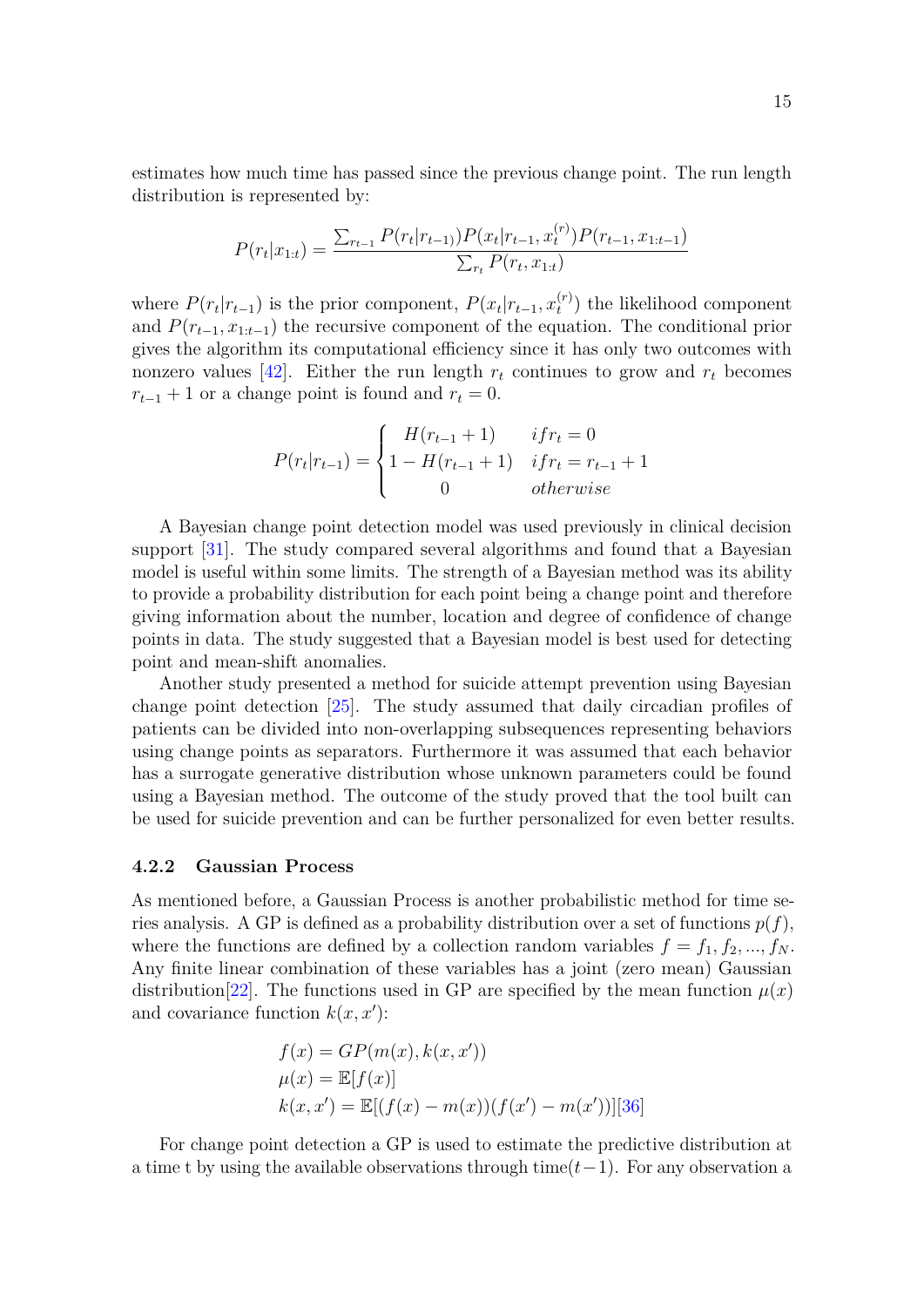p-value is calculated and a threshold is used to decide whether the observation follows the predictive distribution or not. By comparing an observation to the predictive distribution the algorithm determines if a change of state has occurred and if the observation is indeed a change point[\[22\]](#page-23-8).

A GP is more complicated than the BCBD algorithm presented in the previous section, since it uses all possible observations through time *t* − 1 instead of only the previous state. This however, makes the GP algorithm also more accurate [\[22\]](#page-23-8).

#### <span id="page-15-0"></span>**4.2.3 CUSUM**

Methods based on likelihood ratio are another popular section of unsupervised algorithms used for CPD [\[22\]](#page-23-8). These methods are used for in CPD by analyzing the probability distributions of data before and after a possible change point has occurred [\[22\]](#page-23-8). Moreover the logarithm of the likelihood ratio between two successive states is monitored [\[43\]](#page-25-2).

The cumulative sum (CUSUM) algorithm is one of the earliest density ratio based methods [\[27\]](#page-23-13). It works by gathering deviations relative to a specified target of measurements and detects change points by comparing the cumulative sum to a threshold value.

The CUSUM algorithm is defined by  $T^C = inf\{n \geq 1 | C_n \geq h\}$ , where *h* is the threshold and the statistic  $C_n$  is the CUSUM statistic

$$
C_n = \max_{1 \le v \le n} \{ \prod_{j=v}^n \frac{g(Y_j)}{f(Y_j)} \}
$$

, representing the maximum likelihood ratio over all time windows[\[28\]](#page-24-0).

The CUSUM algorithm has been previously to monitor cardiac surgery outcomes [\[44\]](#page-25-3). The study applied the CUSUM algorithm to identify change points in prior signals.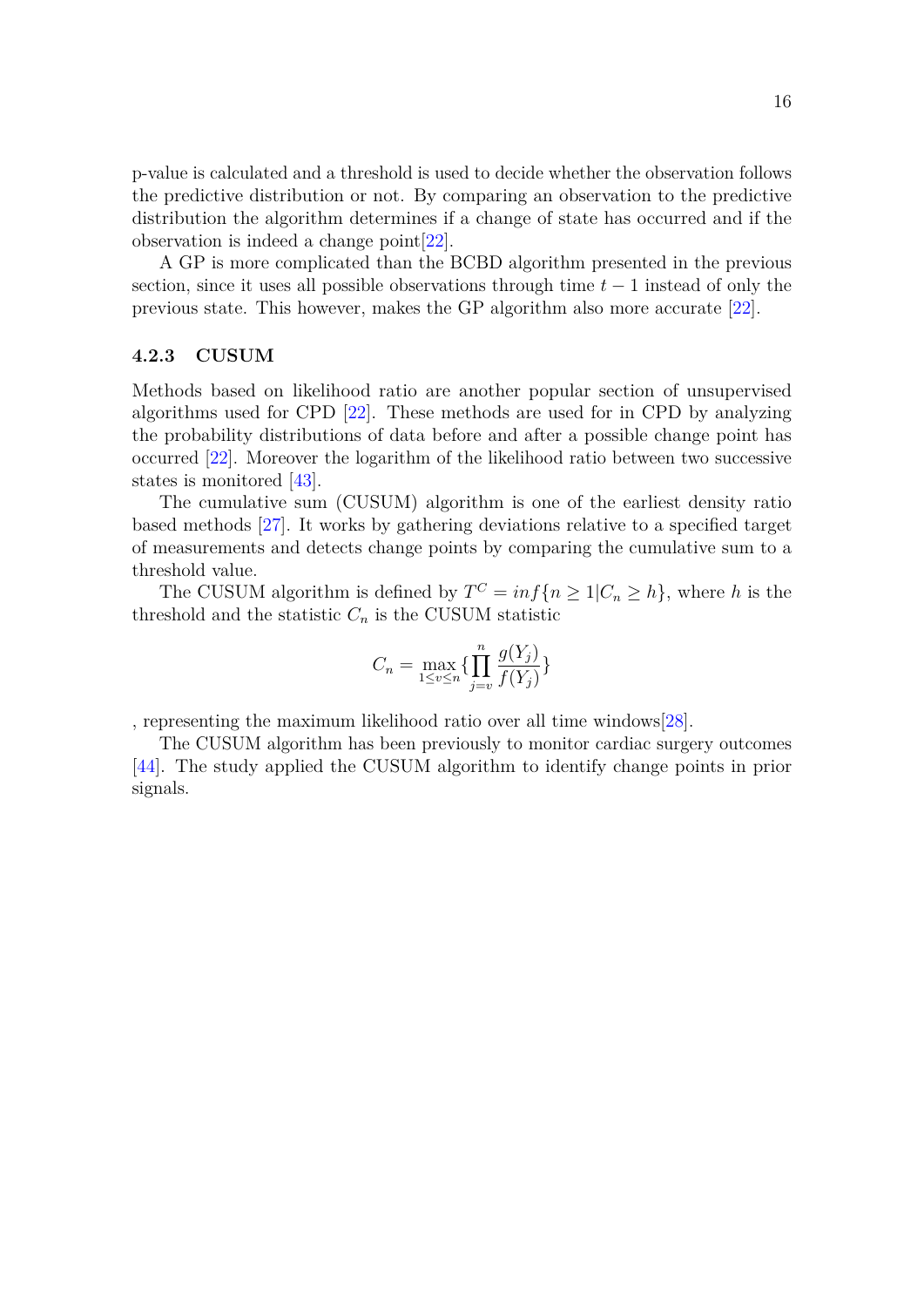## <span id="page-16-0"></span>**5 Anomaly Detection**

The previous chapter presents common CPD methods as suggested by the selection of reviewed studies. Anomaly detection (AD) is a similar concept used to detect patterns which differ significantly from the remaining data. As mentioned before, detecting anomalies in daily human acitivity may be the key to successful monitoring and intervention in mental health problems.

Nearly half of the selected studies mention the use of AD methods for health monitoring purposes [\[45,](#page-25-4) [18,](#page-23-4) [46,](#page-25-5) [47,](#page-25-6) [11,](#page-22-11) [12,](#page-22-12) [9,](#page-22-9) [10,](#page-22-10) [48\]](#page-25-7). As do CPD methods, AD methods also rely on machine learning to detect anomalies in time series data and can be employed in a supervised or unsupervised manner, however unsupervised methods seem to be prefered.

The algorithms mostly mentioned for anomaly detection are SVM [\[47,](#page-25-6) [12,](#page-22-12) [45,](#page-25-4) [18,](#page-23-4) [46\]](#page-25-5), followed by k-means [\[11,](#page-22-11) [48,](#page-25-7) [45,](#page-25-4) [47\]](#page-25-6), Principal Component Analysis (PCA) for dimensionality reduction [\[46,](#page-25-5) [47,](#page-25-6) [45,](#page-25-4) [49\]](#page-25-8), HMM [\[47,](#page-25-6) [18,](#page-23-4) [48\]](#page-25-7) and Bayesian Network [\[47,](#page-25-6) [18,](#page-23-4) [46\]](#page-25-5).

This chapter focuses on presenting AD methods as suggested by reviewed studies while minimizing the repetition of previously mentioned algorithms.

## <span id="page-16-1"></span>**5.1 K-means**

K-means is a popular clustering algorithm used to group data points into k clusters such that similar data points are near to each other and data points in different clusters are farther apart. K-mean measures the similiarity of two data points by calculating the distance between them. The distance between two data points can be measured in many ways, however the Euclidean distance  $(a, b) = \sqrt{(a_1 - b_1)^2 + (a_2 - b_2)^2}$  is commonly used [\[7\]](#page-22-7).

Put simply the K-means algorithm using the Euclidean distance works as follows:

- 1. Randomly select a number from 1 to K.
- 2. For each cluster K calculate the cluster centroid.
- 3. Calculate the distance of each data point to each centroid.
- 4. Assign the data points to the nearest cluster.
- 5. Calculate the new centroid for each cluster by taking the mean of all data points in that cluster.
- 6. Repeat steps 3, 4 and 5 until convergence.

The K-means algorithm is relatively fast and the results are easy to interpret. Furthermore it quarantees convergence, however the number of clusters k must be pre-determined which can be a difficult task.

One study used K-means with Wasserstein distance to create a unsupervised framework for anomaly detection in seqential data for health care purposes [\[45\]](#page-25-4).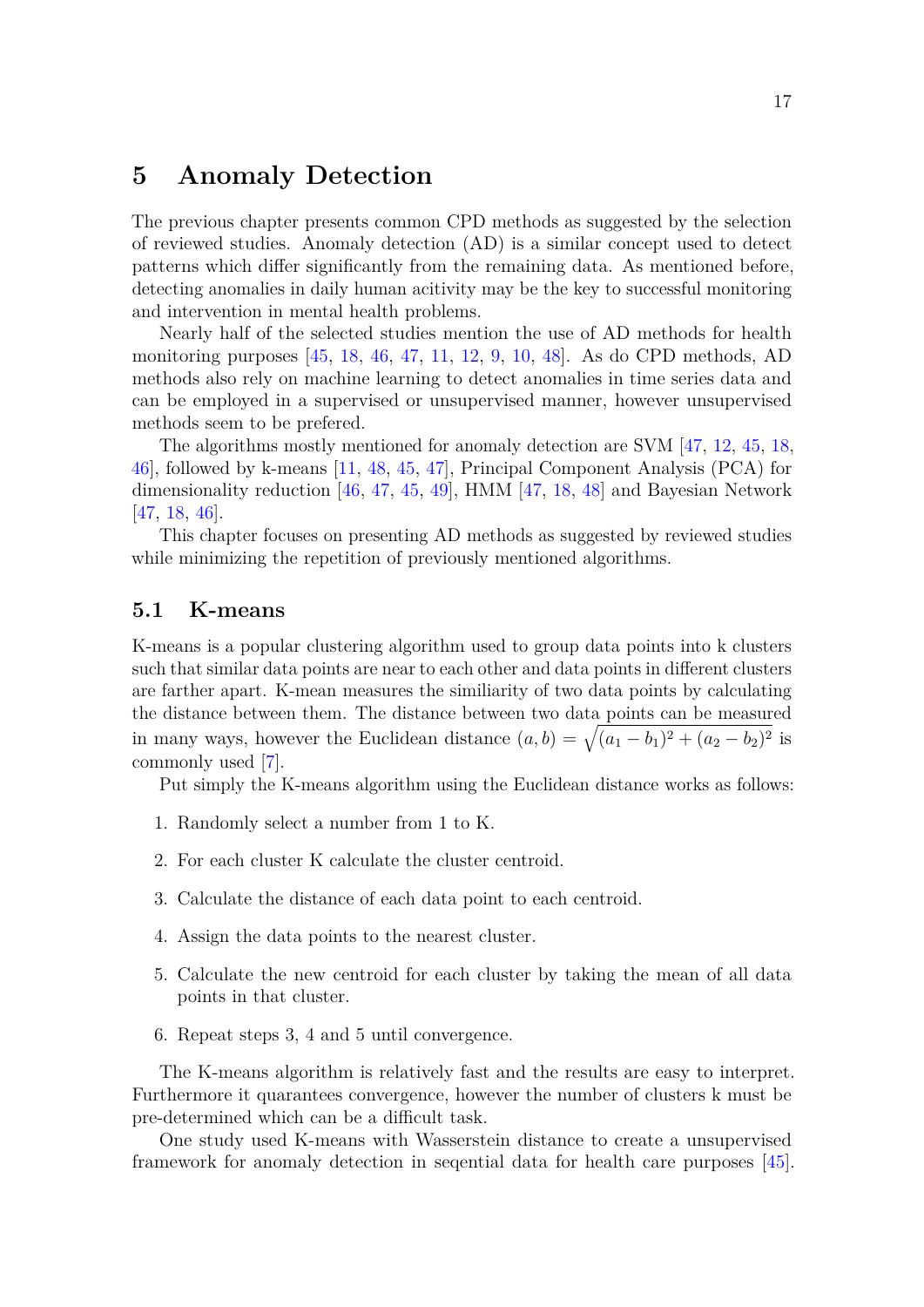The study used a Variational Recurrent Autoencoder for unsupervised learning and K-means to separate anomalous and normal data into different clusters. The model was tested on data produced by an electrocardiogram and the results prove that their model was able to perform anomaly detection without labels. Furthermore, the approach was able to compete with conventional SVM based models and outperformed models proposed by recent works mentioned in the study.

Another study based on predicting depressive episodes using smartphone sensors applied the K-means algorithm for anomaly detection [\[11\]](#page-22-11). The motivation of the study was to verify sleep patterns by using the GPS sensor available in smartphones. By applying the K-means algorithm a users location could be determined as home, work or school for example.

## <span id="page-17-0"></span>**5.2 PCA**

Principal Component Analysis (PCA) is commonly used in conjunction with machine learning to reduce the dimensionality of data. The goal of reducing the dimensionality of the original data is to reduce computational complexity and speed up the process. In Anomaly Detection PCA is often applied to multivariate problems[\[46\]](#page-25-5). PCA works by comparing the correlation among monitored parameters and representing a p-dimensional data into a new subspace of k principal components where  $k \leq p$ . The new principal components each represent a linear comibination of the original p parameters [\[46\]](#page-25-5). PCA reduces dimensionality while retaining the maximum variability of the original data, therefore returning a result nearly as good as the original p-dimensional data.

One of the reviewed studies used PCA for detecting and diagnosing anomalous physiological measurements produced by sensors of patients[\[46\]](#page-25-5). PCA was applied to lower the complexity of data to enable real time anomaly detection using resourceconstrained devices ie. smartphones. The study applied different versions of PCA algorithms such as classical PCA, ROBust PCA (ROBPCA), Spherical Principal Component (SPC) and PCA with robust covariance estimation (PCACOV). The results show that ROBPCA projected the original 14-dimensional dataset into a 6-dimensional dataset while retaining 100% of the variability.

A second study compared Variational Autoencoders to PCA for unsupervised anomaly detection [\[49\]](#page-25-8). The study found that the anomaly detection method using the reconstructional probability from a variational autoencoder is much better compared to reconstruction error of an autoencoder and PCA based method.

## <span id="page-17-1"></span>**5.3 Bayesian Network**

A Bayesian network (BN) is a probabilistic graphical model that captures both conditionally dependent and conditionally independent relationships between random variables [\[7\]](#page-22-7). The network consists of nodes which represent random variables and edges between nodes representing the relationship of those variables. All missing edges in the graph define the conditional independencies in the model. The goal of a BN is to model the posterior conditional probability distribution of variables after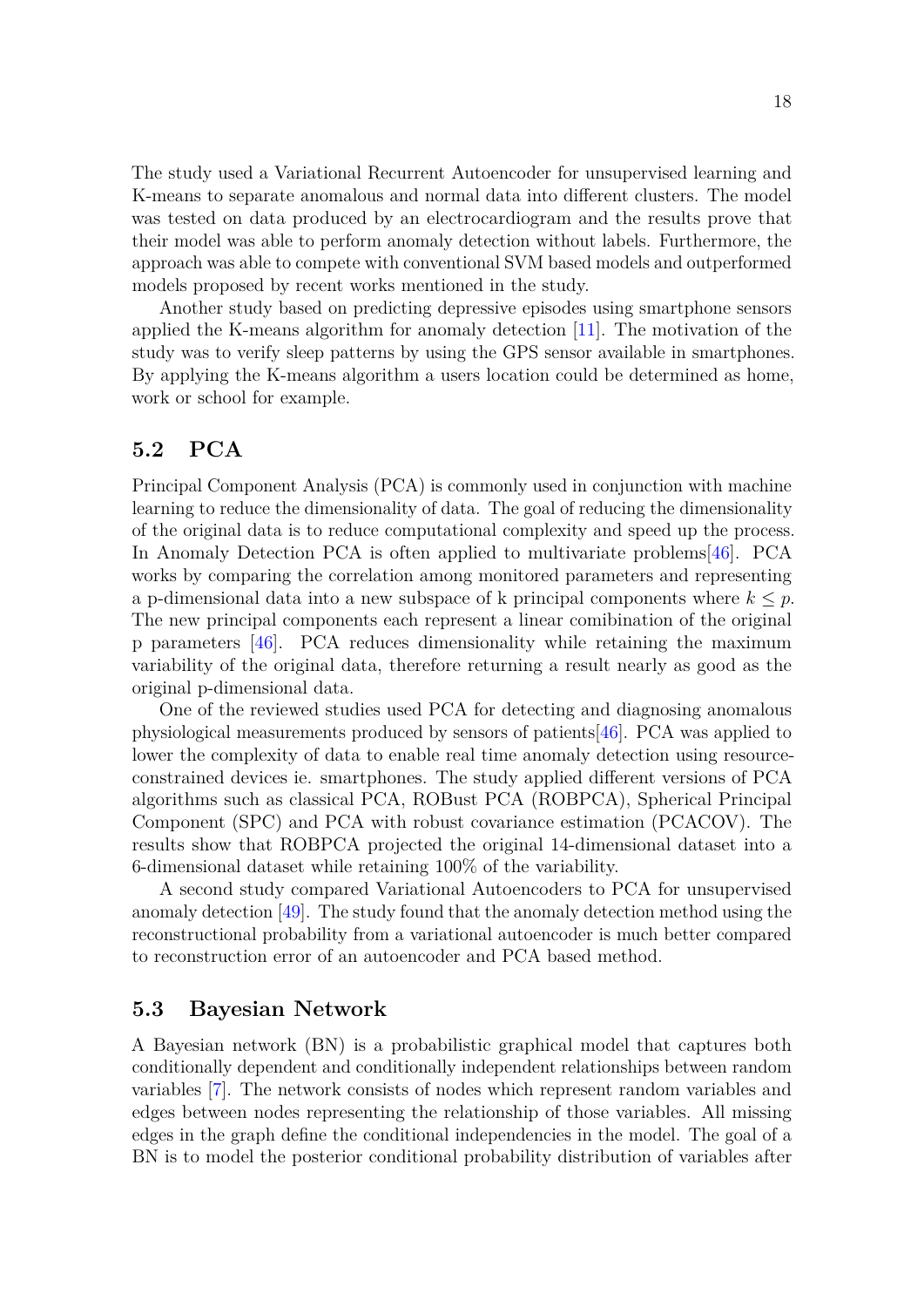observing given evidence [\[7\]](#page-22-7). BN are attractive since they can be either constructed manually by experts or can be constructed automatically from data and then used to estimate the probabilities of events happening.

A BN was used previously to develop a smart assisted-living system for elderly care [\[18\]](#page-23-4). The study constructed a framework based on complex activity recognition using dynamic Bayesian network modeling. A total of eight difference body activites categorized into stationary and motional activites were monitored. Additionally five different hand gestures were tracked. The study applied semi-supervised learning methods to teach the model using recordings of normal living activites. Experiments in a mock environment proved that the proposed framework detects behavioural anomalies in real time effectively.

Bayesian networks were also used in a medical body sensor network which collects physiological signs to monitor the health of patients [\[50\]](#page-25-9). The study formalized a BN to describe the body sensor network considering both the spatial and temporal correlation between physiological parameters measured by different sensors. Experiments were carried out on medical datasets from the PhysioNet database and the results prove that errors were reduced by 60% using the BN based anomaly detection model.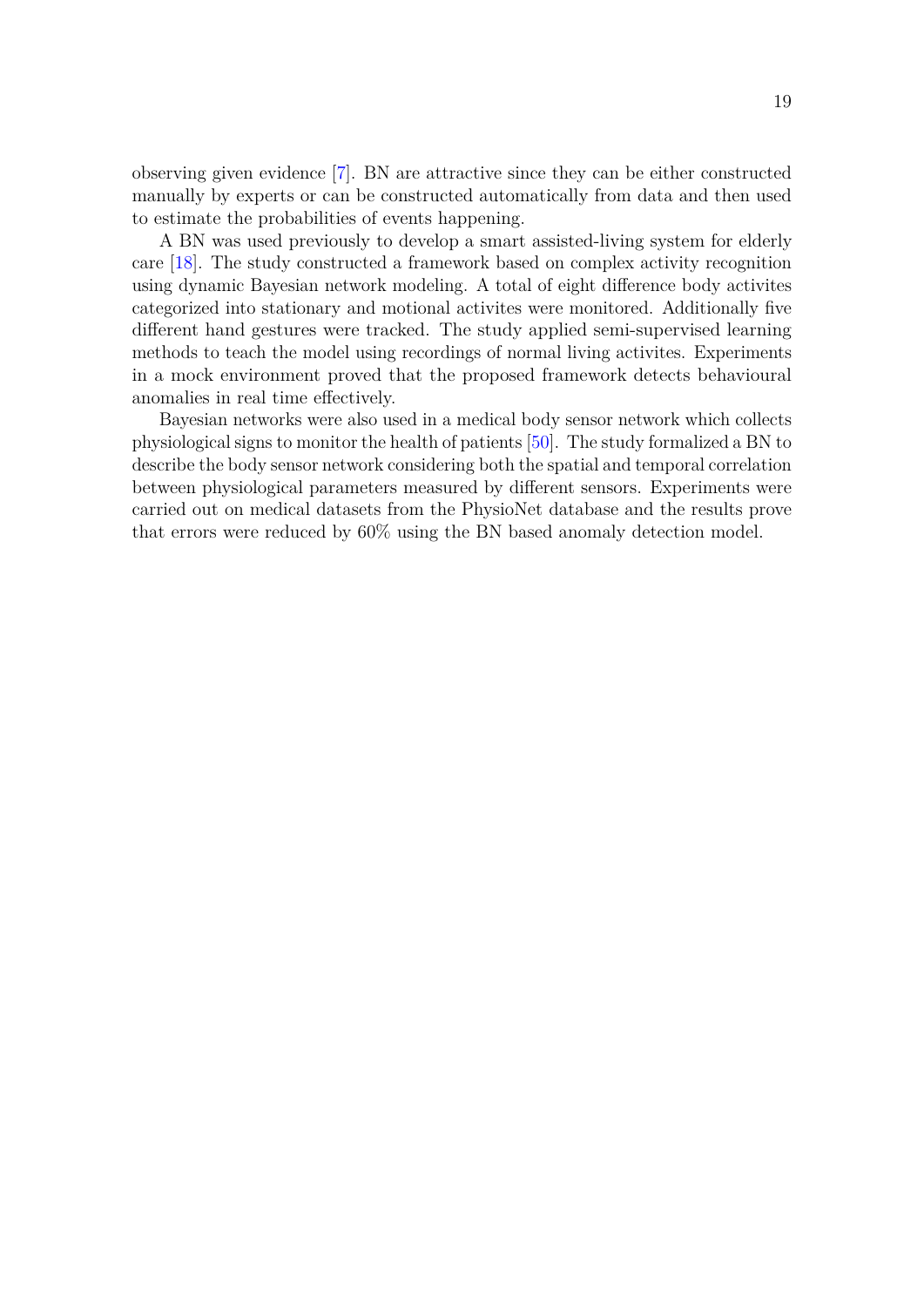## <span id="page-19-0"></span>**6 Applications in mental health care**

The previous chapters present common time series anomaly and change point detection methods which are used in health care as suggested by reviewed studies. Many of these studies apply anomaly and change point detection methods to smartphone sensor data to monitor behavioural and physiological changes in subjects. Behavioural and physiological parameters are important for mental health monitoring because variations in data such as location, movement and sleep duration are all associated with mental disorders [\[51,](#page-25-10) [4,](#page-22-4) [2\]](#page-22-2).

This chapter focuses on presenting information about common mental disorders and how they are being monitored using smartphone sensors as suggested by reviewed studies. The goal of this chapter is to bring more insight into why previously mentioned algorithms can be applied to smartphone sensor data to monitor and detect common mental disorders.

## <span id="page-19-1"></span>**6.1 Depression**

Depression is one of the most common mental disorders and is characterized by the absense of positivity, low mood, loss of interest in activities and experiences and a range of associated symptoms [\[4\]](#page-22-4). The symptoms can range from concentration difficulties and fatique to feeling of anxiety and emptiness [\[11\]](#page-22-11). In worst case scenarios depression can lead to suicidal attempts.

Depression can be detected by focusing on behavioural parameters such as physical activity and location data which can indicate a decrease in social interaction with others [\[48\]](#page-25-7). Furthermore abnormalities in sleep such as increased sleep latency, decreased total sleep time and sleep efficiency are all common indicators of major depressive disorder [\[51\]](#page-25-10). Additionally conversational frequency can be monitored and voice data can be analyzed to measure pitch, tempo and loudness, which all might refer to depression [\[4\]](#page-22-4). Light intensity might also be a plausible indicator, however it is unlikely to be predictive of depressed mood [\[4\]](#page-22-4). All of these parameters can be measured using commonly available sensors in smartphones such as GPS, gyroscope, accelerator and microphone.

## <span id="page-19-2"></span>**6.2 Bipolar disorder**

Bipolar disorder is characterized by successive episodes of manic and depressed mood states and is a major cause of disability worldwide [\[4\]](#page-22-4). As the state of a patient changes from manic state to depressive state, so does the physical and social activity of the patient [\[36\]](#page-24-8). It is not unusual that patients in the depressive state have a decreased desire to socially interact with others while patients in the manic state have an increased desire to do so. The physical movement and travel patterns are also affected depending on the state of a patient [\[52\]](#page-25-11).

One study [\[25\]](#page-23-11) suggests that changes in mental states can be detected by modelling the daily circadian profiles of a patient and applying change point detection to identify transitions. Other studies found significant correlations between the activity levels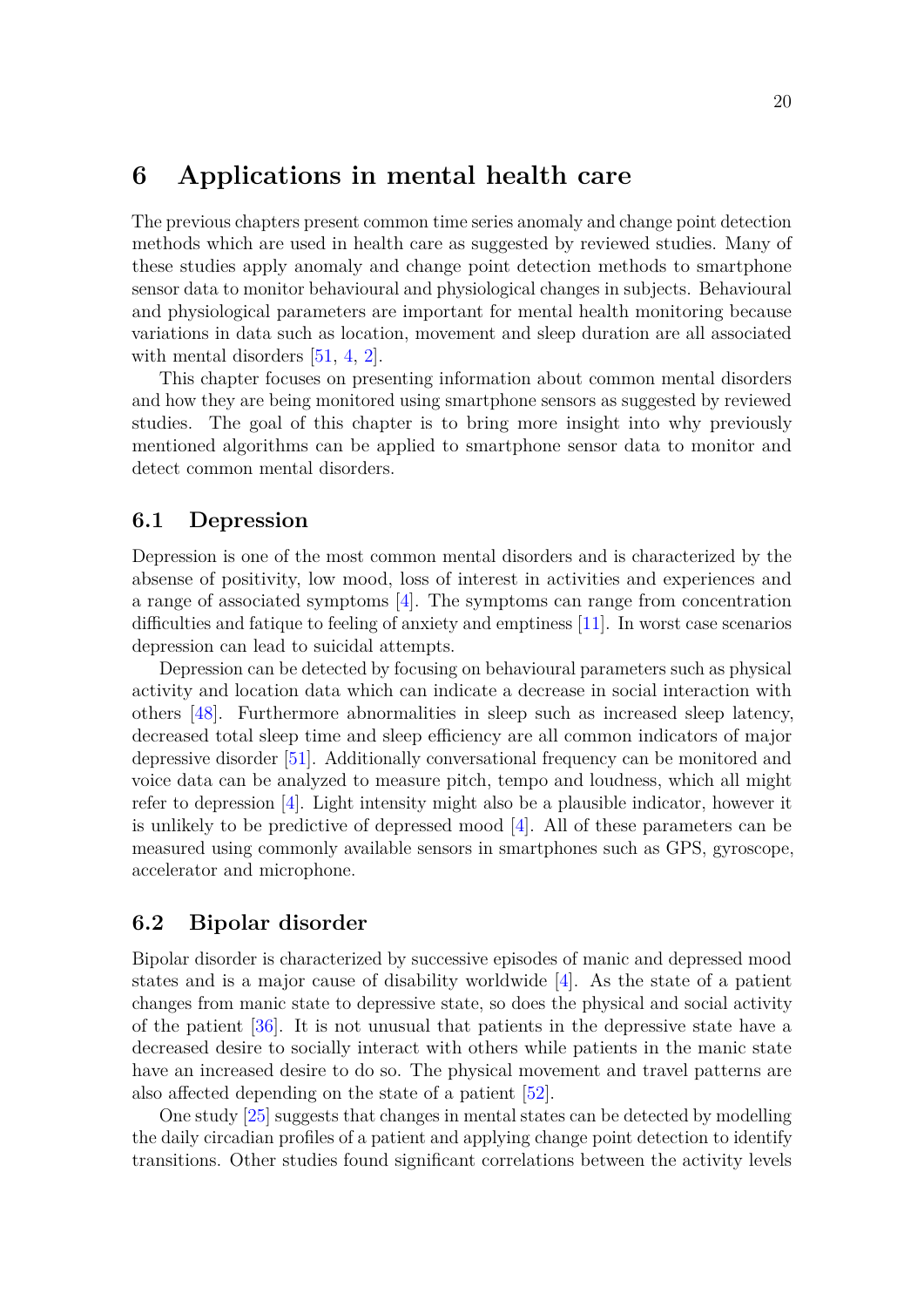and bipolar states of individuals by monitoring the activity level using a smartphone's accelerometer [\[2\]](#page-22-2). Further studies [\[52,](#page-25-11) [14\]](#page-23-0) used accelerometer data in conjunction with GPS data to detect the mental state and change of state in patients suffering from bipolar disorder. The first of which reported detecting changes in states with a precision of 96% , proving that smartphone sensor data can be used for detecting bipolar disorders as well.

### <span id="page-20-0"></span>**6.3 Schizophrenia**

Schizophrenia is a neuropsychiatric syndrome which causes psychotic, negative and cognitive symptoms in patients [\[4\]](#page-22-4). Psychotic symptoms include hallucinations and delusions, negative symptoms include the loss of motivation and cognitive syptoms include difficulties in paying attention, decreased working memory and decreased verbal fluency [\[36\]](#page-24-8). Schizophrenia is not a fixed state but rather the majority of people suffering from schizophrenia fluctuate between states of partial remission and symptomatic relapse [\[8\]](#page-22-8). A relapse can cause severe difficulties in patients resulting in high individual and societal costs. However, schizophrenia related disorders can be properly managed and a relapse can be detectected by the continuous monitoring of subjects [\[8\]](#page-22-8).

One of the reviewed studies proposed a CrossCheck symptom prediction system which combines smartphone sensors with patient questionnaires to detect symptoms of schizophrenia [\[8\]](#page-22-8). A convergence of sensors were used to monitor the movement, activity and sleep patterns of patients. The experiments of the study show that the system performs well using passive sensing with or without the addition of self-reports. The study concludes that a system purely based on passive sensing opens the way for continuous assesment of symptoms and risks.

Another study focusing on relapse prediction in schizophrenia through digital phenotyping used a similar combination of self-reports and sensors [\[9\]](#page-22-9). The study collected passive data from GPS and accelerometer and anonymized call and text message logs. Additionally screen on/off time and phone charging status was monitored. The results of the study prove that smartphones offer opportunities to explore psychiatric symptoms and functioning by combining statistical and computational methods such as anomaly detection.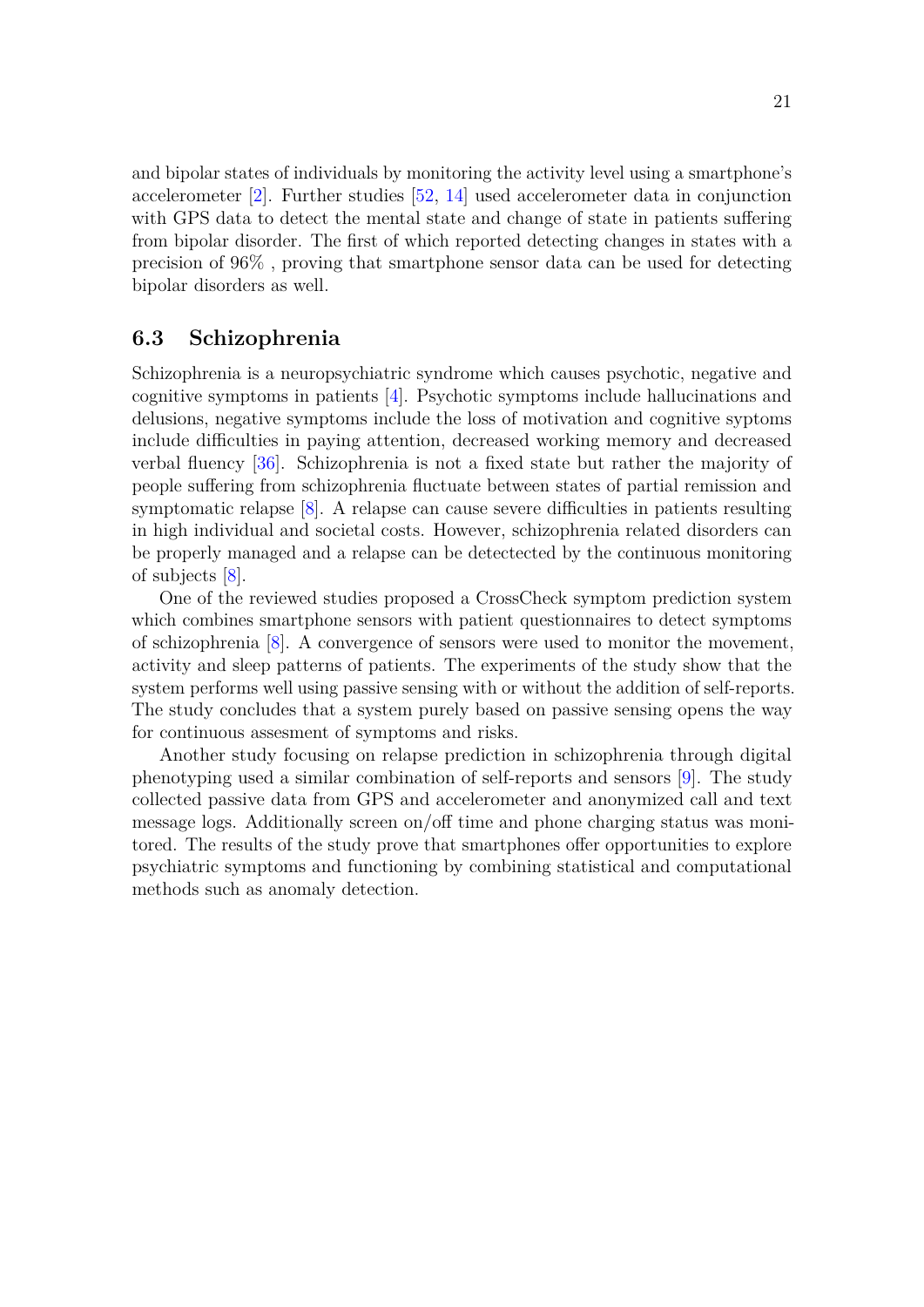## <span id="page-21-0"></span>**7 Summary and concluding remarks**

The objective of this thesis was to find different time series anomaly detection methods that can be applied to smartphone sensor data to monitor and detect mental disorders. A variety of methods and algorithms were introduced based on a collection of studies selected for this literature review. The algorithms fall into two categories, namely Change Point Detection (CPD) and Anomaly Detection (AD).

CPD is a statistical method for discovering points in time where the behaviour of time series data suddenly changes. CPD was mentioned in many of the reviewed studies in correlation with health care purposes including mental health. AD refers to finding unexpected changes or patterns in time series data and was also used for similar purposes.

Both CPD and AD methods rely on machine learning algorithms to find changes in time series data generated by smartphone sensors. GPS, accelerometer and gyroscope were amongst the popular sensors used because they measure behavioural parameters such as activity, sleep patterns and social interaction. Behavioural parameters are of interest in mental health care because changes in behaviour may refer to changes in mental states.

Unsupervised machine learning algorithms were prefered due to the fact that they require no training and labeling. The results show that similar algorithms were used for both CPD and AD methods, namely SVM, HMM and Bayesian Network. SVM's appear to be popular because they can be applied to both multiclass and binary classification problems.

This thesis proves that time series anomaly detection methods can be applied to smartphone sensor data for mental health care purposes. Many of the reviewed studies rely on combining passive sensor data with self-reports of subjects' well being to detect changes in mental states. However, there is also proof that a shift into completely passive monitoring is on its way.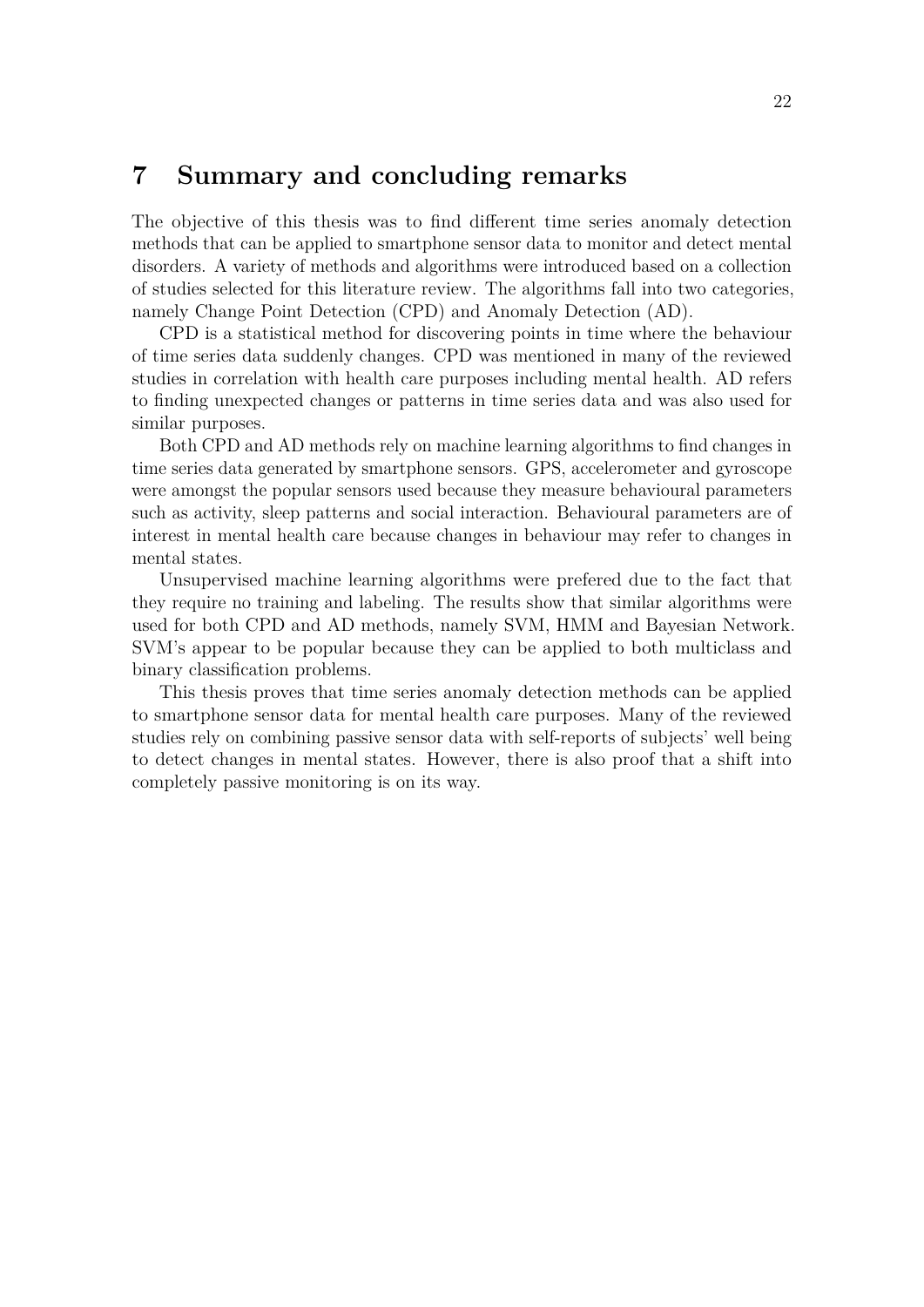## <span id="page-22-0"></span>**8 References**

- <span id="page-22-1"></span>[1] H. Ritchie and M. Roser, "Mental health," *Our World in Data*, 2018. https://ourworldindata.org/mental-health.
- <span id="page-22-2"></span>[2] S. Majumder and M. Deen, "Smartphone sensors for health monitoring and diagnosis," *Sensors*, vol. 19, no. 9, 2019.
- <span id="page-22-3"></span>[3] A. Pantelopoulos and N. Bourbakis, "A survey on wearable sensor-based systems for health monitoring and prognosis," *IEEE Transactions on Systems*, vol. 40, no. 1, p. 1–12, 2010.
- <span id="page-22-4"></span>[4] Q. M. Sheikh M and Kyriacou, "Wearable, environmental, and smartphonebased passive sensing for mental health monitoring," *Front. Digit. Health*, vol. 3, 2021. https://ourworldindata.org/mental-health.
- <span id="page-22-5"></span>[5] D. Ben-Zeev, "Next-generation psychiatric assessment: Using smartphone sensors to monitor behavior and mental health," *Psychiatric Rehabi-litation Journal*, vol. 38, no. 3, p. 218–226.
- <span id="page-22-6"></span>[6] B. Bar-Erdene and J. Saver, "Automatic acute stroke symptom detection and emergency medical systems alerting by mobile health technologies: A re-view," *Journal of Stroke and Cerebrovascular Diseases*, vol. 30, no. 7, 2021.
- <span id="page-22-7"></span>[7] V. Chandola, A. Banerjee, and V. Kumar, "Anomaly detection: A survey," *ACM Comput. Surv*, vol. 41, no. 3, Article 15, p. 58, 2009. DOI = 10.1145/1541880.1541882.
- <span id="page-22-8"></span>[8] R. Wang, "Predicting symptom trajectories of schizophrenia using mobile sensing," *PACM Interact. Mob. Wearable Ubiquitous Technol*, vol. 1, no. 3, 2017.
- <span id="page-22-9"></span>[9] T. Barnett, S. Staples, and J.-P. O. Keshavan, "Relapse prediction in schizophrenia through digital phenotyping: A pilot study," vol. 43, no. 8, pp. 1660–1666, 2018.
- <span id="page-22-10"></span>[10] D. Henson and V. et al., "Anomaly detection to predict relapse risk in schizophrenia," vol. 11, no. 28, 2021.
- <span id="page-22-11"></span>[11] T. Jeong, D. Klabjan, and J. Starren, "Predictive analytics using smartphone sensors for depressive episodes." Available at:.
- <span id="page-22-12"></span>[12] K. Opoku Asare, A. Visuri, and D. S. T. Ferreira, "Towards early detection of depression through smartphone sensing," (New York, NY, USA), Association for Computing Machinery, 2019.
- <span id="page-22-13"></span>[13] J. Rubin, H. Eldardiry, R. Abreu, S. Ahern, H. Du, A. Pattekar, and D. G. Bobrow, "Towards a mobile and wearable system for predicting panic attacks," (New York, NY, USA), Association for Computing Machinery, 2015.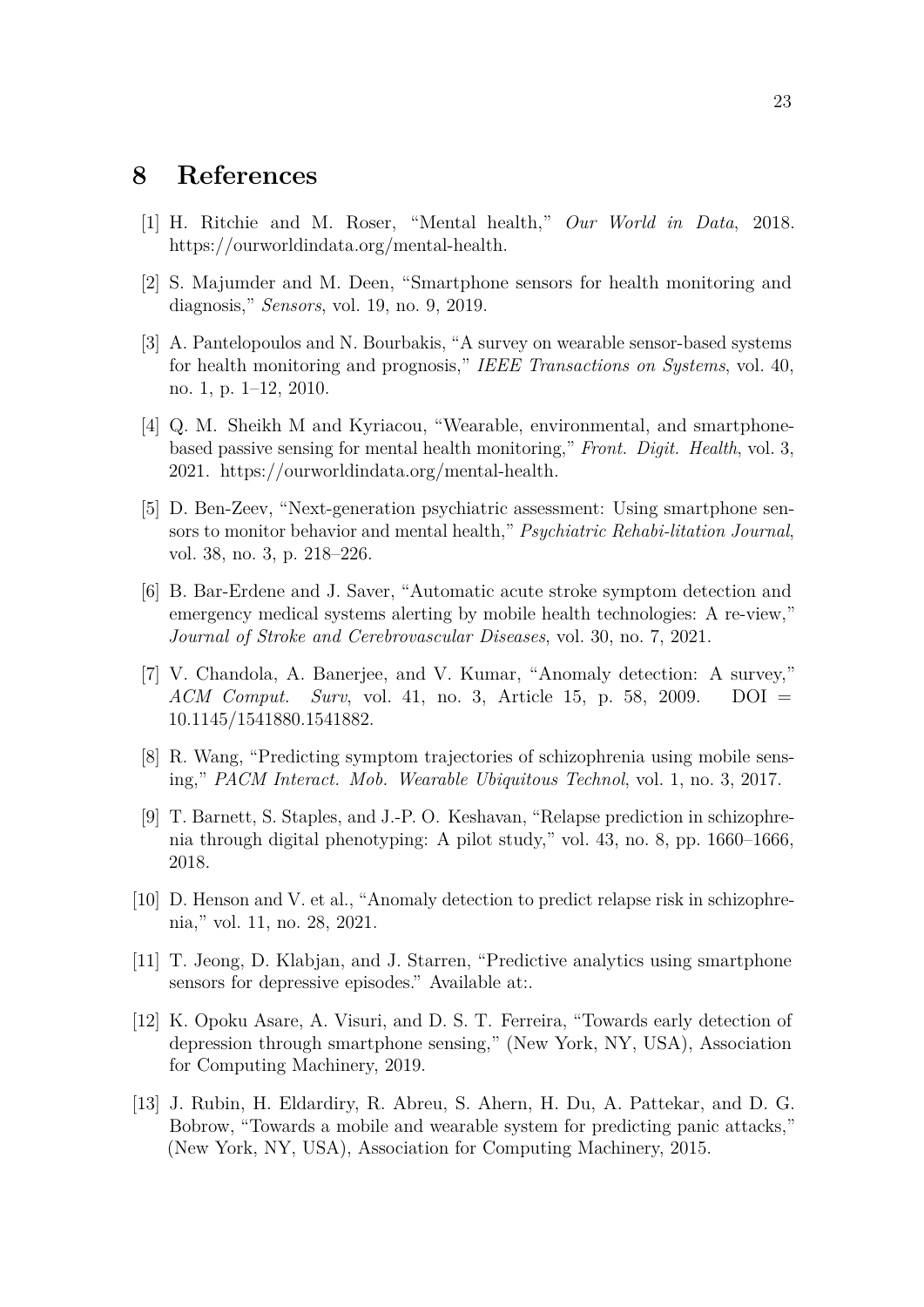- <span id="page-23-0"></span>[14] V. Osmani, "Smartphones in mental health: Detecting depressive and manic episodes," *IEEE Pervasive Computing*, vol. 14, no. 3, pp. 10–13, 2015.
- <span id="page-23-1"></span>[15] T. Aledavood, A. M. T. Hoyos, T. Alakörkkö, K. Kaski, J. Saramäki, E. Isometsä, and R. K. Darst, "Data collection for mental health studies through digital platforms: requirements and design of a prototype," *JMIR research protocols*, vol. 6, no. 6, p. e110, 2017.
- <span id="page-23-2"></span>[16] T. Fu, "A review on time series data mining," *Engineering Applications of Artificial Intelligence*, vol. 24, no. 1, pp. 164–181.
- <span id="page-23-3"></span>[17] E. e. a. Šabić, "Healthcare and anomaly detection: using machine learning to predict anomalies in heart rate data," *AI and Soc*, vol. 36, pp. 149–158.
- <span id="page-23-4"></span>[18] C. Zhu, W. Sheng, and M. Liu, "Wearable sensor-based behavioral anomaly detection in smart assisted living systems," *IEEE Transactions on Automation Science and Engineering*, vol. 12, no. 4, pp. 1225–1234, 2015.
- <span id="page-23-5"></span>[19] V. Saligrama and M. Zhao, "Local anomaly detection," in *Artificial Intelligence and Statistics*, pp. 969–983, PMLR, 2012.
- <span id="page-23-6"></span>[20] "Google scholar." <https://scholar.google.com/>. Accessed: 2021-08-31.
- <span id="page-23-7"></span>[21] "Scopus." <https://www.scopus.com/>. Accessed: 2021-08-31.
- <span id="page-23-8"></span>[22] S. Aminikhanghahi and D. Cook, "A survey of methods for time series change point detection," *Knowl Inf Syst*, vol. 51, no. 2, p. 339–367, 2017.
- <span id="page-23-9"></span>[23] J. Cabrieto, J. Adolf, F. Tuerlinckx, P. Kuppens, and E. Ceulemans, "An objective, comprehensive and flexible statistical framework for detecting early warning signs of mental health problems.," *Psychotherapy and psychosomatics*, vol. 88, no. 3, pp. 184–186, 2019.
- <span id="page-23-10"></span>[24] M. I. Hehlmann, B. Schwartz, T. Lutz, J. M. Gómez Penedo, J. A. Rubel, and W. Lutz, "The use of digitally assessed stress levels to model change processes in cbt-a feasibility study on seven case examples," *Frontiers in Psychiatry*, vol. 12, p. 258, 2021.
- <span id="page-23-11"></span>[25] P. Moreno-Muñoz, L. Romero-Medrano, Á. Moreno, J. Herrera-López, E. Baca-García, and A. Artés-Rodríguez, "Passive detection of behavioral shifts for suicide attempt prevention," *arXiv preprint arXiv:2011.09848*, 2020.
- <span id="page-23-12"></span>[26] L. Cruz, J. Rubin, R. Abreu, S. Ahern, H. Eldardiry, and D. G. Bobrow, "A wearable and mobile intervention delivery system for individuals with panic disorder," in *Proceedings of the 14th International Conference on Mobile and Ubiquitous Multimedia*, pp. 175–182, 2015.
- <span id="page-23-13"></span>[27] S. Aminikhanghahi, T. Wang, and D. J. Cook, "Real-time change point detection with application to smart home time series data," *IEEE Transactions on Knowledge and Data Engineering*, vol. 31, no. 5, pp. 1010–1023, 2019.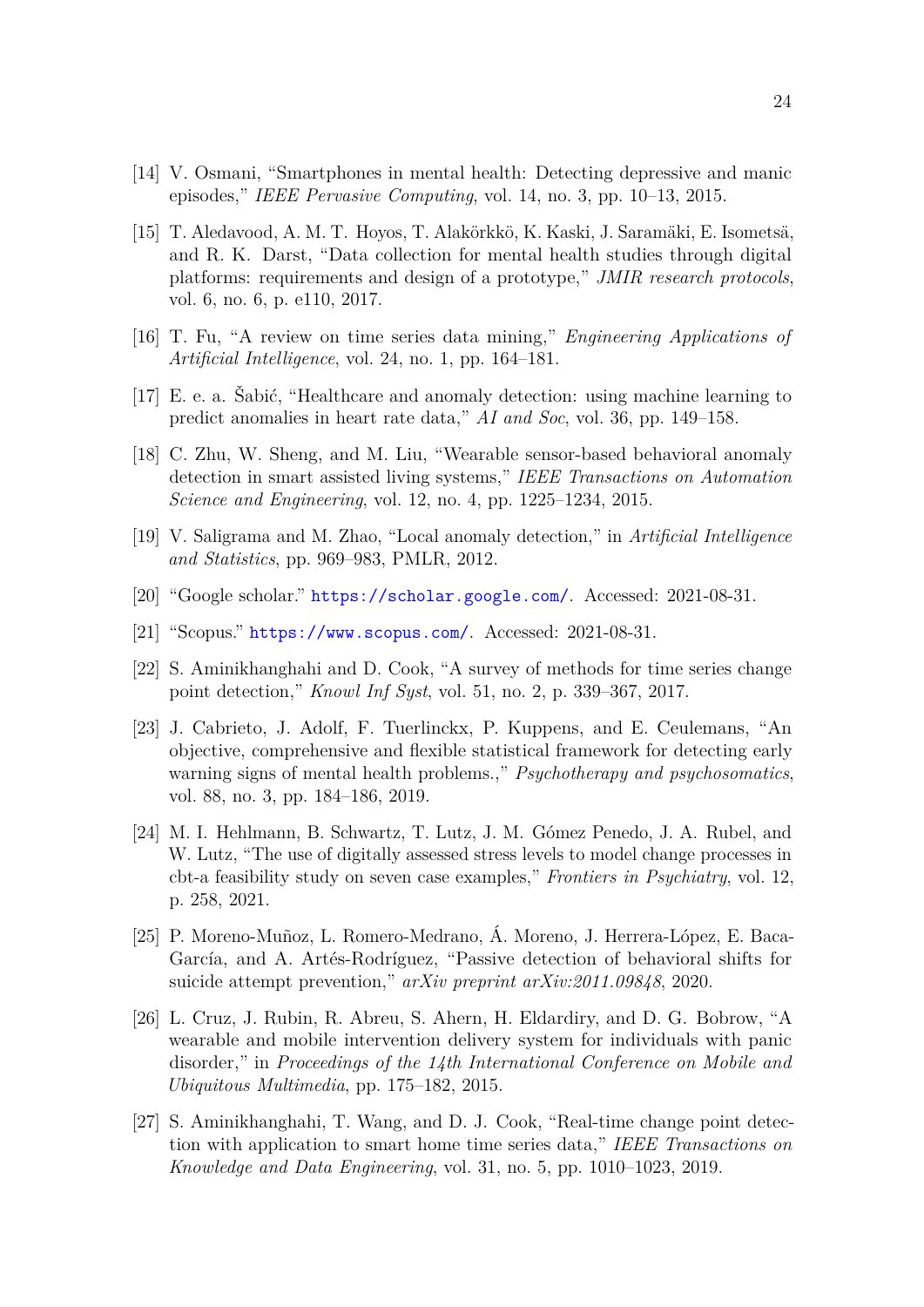- <span id="page-24-0"></span>[28] S. W. Han, *Efficient change detection methods for bio and healthcare surveillance*. Georgia Institute of Technology, 2010.
- <span id="page-24-1"></span>[29] S. Aminikhanghahi and D. J. Cook, "Enhancing activity recognition using cpd-based activity segmentation," *Pervasive and Mobile Computing*, vol. 53, pp. 75–89, 2019.
- <span id="page-24-2"></span>[30] C. Culman, S. Aminikhanghahi, and D. J Cook, "Easing power consumption of wearable activity monitoring with change point detection," *Sensors*, vol. 20, no. 1, p. 310, 2020.
- <span id="page-24-3"></span>[31] S. Ray, D. S. McEvoy, S. Aaron, T.-T. Hickman, and A. Wright, "Using statistical anomaly detection models to find clinical decision support malfunctions," *Journal of the American Medical Informatics Association*, vol. 25, pp. 862–871, 05 2018.
- <span id="page-24-4"></span>[32] E.-S. Apostol, C.-O. Truică, F. Pop, and C. Esposito, "Change point enhanced anomaly detection for iot time series data," *Water*, vol. 13, no. 12, p. 1633, 2021.
- <span id="page-24-5"></span>[33] H. Dette and D. Wied, "Detecting relevant changes in time series models," *Journal of the Royal Statistical Society: Series B (Statistical Methodology)*, vol. 78, no. 2, pp. 371–394, 2016.
- <span id="page-24-6"></span>[34] H. Banaee, M. U. Ahmed, and A. Loutfi, "Data mining for wearable sensors in health monitoring systems: A review of recent trends and challenges," *Sensors*, vol. 13, no. 12, pp. 17472–17500, 2013.
- <span id="page-24-7"></span>[35] T. M. Luong, V. Perduca, and G. Nuel, "Hidden markov model applications in change-point analysis," 2012.
- <span id="page-24-8"></span>[36] M. Osipov, "Towards automated symptoms assessment in mental health," *arXiv preprint arXiv:1908.06013*, 2019.
- <span id="page-24-9"></span>[37] M. H. Kabir, M. R. Hoque, K. Thapa, and S.-H. Yang, "Two-layer hidden markov model for human activity recognition in home environments," *International Journal of Distributed Sensor Networks*, vol. 12, no. 1, p. 4560365, 2016.
- <span id="page-24-10"></span>[38] J. Ma and W. Gao, "The supervised learning gaussian mixture model," *Journal of Computer Science and Technology*, vol. 13, no. 5, pp. 471–474, 1998.
- <span id="page-24-11"></span>[39] I. Cleland, M. Han, C. Nugent, H. Lee, S. McClean, S. Zhang, and S. Lee, "Evaluation of prompted annotation of activity data recorded from a smart phone," *Sensors*, vol. 14, no. 9, pp. 15861–15879, 2014.
- <span id="page-24-12"></span>[40] K. D. Feuz, D. J. Cook, C. Rosasco, K. Robertson, and M. Schmitter-Edgecombe, "Automated detection of activity transitions for prompting," *IEEE Transactions on Human-Machine Systems*, vol. 45, no. 5, pp. 575–585, 2015.